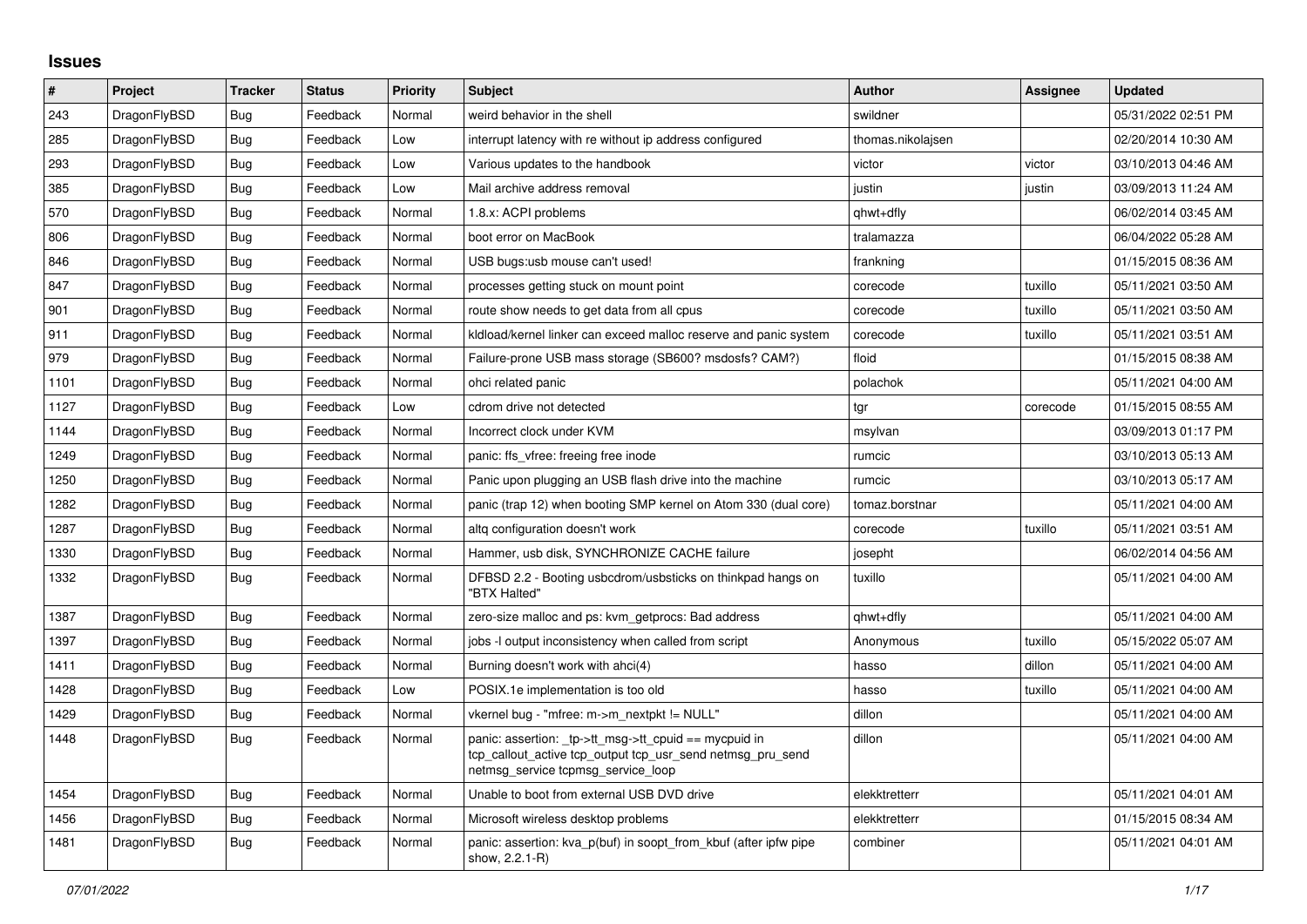| ∦    | Project      | <b>Tracker</b> | <b>Status</b> | <b>Priority</b> | Subject                                                                                         | <b>Author</b>    | Assignee | <b>Updated</b>      |
|------|--------------|----------------|---------------|-----------------|-------------------------------------------------------------------------------------------------|------------------|----------|---------------------|
| 1486 | DragonFlyBSD | <b>Bug</b>     | Feedback      | Normal          | Interrupt storm related to SATA DVD device                                                      | hasso            |          | 05/11/2021 04:01 AM |
| 1489 | DragonFlyBSD | <b>Bug</b>     | Feedback      | Normal          | panic: ufs dirbad: bad dir                                                                      | rumcic           |          | 03/10/2013 04:34 AM |
| 1521 | DragonFlyBSD | <b>Bug</b>     | Feedback      | Normal          | amd64 2.4 livecd won't mount root at boot                                                       | bolapara         |          | 01/28/2018 03:45 AM |
| 1560 | DragonFlyBSD | <b>Bug</b>     | Feedback      | Normal          | Unable to modify partition table on ThinkPad T61p during install                                | rehsack          |          | 01/15/2015 08:57 AM |
| 1563 | DragonFlyBSD | <b>Bug</b>     | Feedback      | Normal          | reset(1) doesn't reset terminal to the defaults                                                 | hasso            |          | 03/10/2013 04:17 AM |
| 1577 | DragonFlyBSD | <b>Bug</b>     | Feedback      | Normal          | panic: assertion: leaf->base.obj id == ip->obj id in<br>hammer_ip_delete_range                  | qhwt+dfly        |          | 05/11/2021 04:01 AM |
| 1579 | DragonFlyBSD | Bug            | Feedback      | Normal          | dfly 2.4.1 does not like HP DL360G4p and Smart Array 6400 with<br>MSA <sub>20</sub>             | tomaz.borstnar   | tuxillo  | 06/02/2014 02:44 PM |
| 1580 | DragonFlyBSD | Bug            | Feedback      | Normal          | Panic (Fatal trap 12: page fault while in kernel mode) while playing<br>with pf and netif names | rumcic           |          | 12/21/2018 01:21 AM |
| 1587 | DragonFlyBSD | <b>Bug</b>     | Feedback      | Normal          | can't gdb across fork                                                                           | corecode         | tuxillo  | 05/11/2021 03:54 AM |
| 1591 | DragonFlyBSD | <b>Bug</b>     | Feedback      | Normal          | Lenovo X301 hangs with AHCI Driver CMD TIMEOUT<br>STS=d0 <bsy></bsy>                            | eocallaghan      |          | 05/11/2021 04:05 AM |
| 1592 | DragonFlyBSD | Bug            | Feedback      | Normal          | AcpiOSUnmapMemory: Warning, deallocation did not track<br>allocation.                           | eocallaghan      |          | 06/02/2014 07:45 AM |
| 1593 | DragonFlyBSD | <b>Bug</b>     | Feedback      | Normal          | panic: assertion: $\cosh = a$ p->ap err $\cosh$ in ahci put err $\cosh$                         | ftigeot          | ftigeot  | 05/15/2022 05:09 AM |
| 1613 | DragonFlyBSD | <b>Bug</b>     | Feedback      | Normal          | USB Keyboard not working on master                                                              | elekktretterr    |          | 05/11/2021 04:05 AM |
| 1618 | DragonFlyBSD | <b>Bug</b>     | Feedback      | Normal          | collision for 'struct pmap' when using RPC and <sys user.h=""></sys>                            | carenas          |          | 05/11/2021 04:05 AM |
| 1668 | DragonFlyBSD | <b>Bug</b>     | Feedback      | Normal          | Power button not working                                                                        | elekktretterr    |          | 03/10/2013 06:22 AM |
| 1672 | DragonFlyBSD | <b>Bug</b>     | Feedback      | Normal          | panic (trap 12) around btree_search() in 2.4.1-RELEASE                                          | floid            |          | 01/19/2015 03:36 AM |
| 1717 | DragonFlyBSD | <b>Bug</b>     | Feedback      | Normal          | HAMMER panic in hammer_cursor_down()                                                            | josepht1         |          | 05/11/2021 04:05 AM |
| 1718 | DragonFlyBSD | <b>Bug</b>     | Feedback      | Normal          | IDE disk drive not detected by x86_64 2.6.1 Live CD                                             | bcox             |          | 11/27/2021 08:25 AM |
| 1727 | DragonFlyBSD | <b>Bug</b>     | Feedback      | Normal          | CD boot panic (2.6.1) (usb?)                                                                    | kiril            |          | 05/15/2022 05:10 AM |
| 1745 | DragonFlyBSD | <b>Bug</b>     | Feedback      | Normal          | kmalloc panic                                                                                   | josepht          |          | 05/11/2021 04:05 AM |
| 1824 | DragonFlyBSD | <b>Bug</b>     | Feedback      | Normal          | kernel panic, x86, 2.7.3.859.ge5104                                                             | akirchhoff135014 |          | 03/10/2013 07:49 AM |
| 1831 | DragonFlyBSD | <b>Bug</b>     | Feedback      | High            | HAMMER "malloc limit exceeded" panic                                                            | eocallaghan      | dillon   | 06/04/2022 04:38 AM |
| 1860 | DragonFlyBSD | <b>Bug</b>     | Feedback      | Normal          | Panic while creating UFS fs on vn(4) for initrd                                                 | matthias         |          | 02/29/2012 07:16 AM |
| 2037 | DragonFlyBSD | <b>Bug</b>     | Feedback      | Normal          | Panic Bad link elm while building packages                                                      | ftigeot          | dillon   | 04/21/2011 07:20 AM |
| 2081 | DragonFlyBSD | <b>Bug</b>     | Feedback      | Normal          | Panic on device "detach" / "failure"                                                            | vsrinivas        |          | 02/29/2012 07:11 AM |
| 2090 | DragonFlyBSD | Bug            | Feedback      | Normal          | snd_hda does not support headphone automute                                                     | justin           |          | 03/29/2012 08:03 PM |
| 2100 | DragonFlyBSD | <b>Bug</b>     | Feedback      | Normal          | devfs related panic                                                                             | sepherosa        | alexh    | 07/10/2011 02:29 PM |
| 2288 | DragonFlyBSD | <b>Bug</b>     | Feedback      | Normal          | Random IO performance loss introduced since January 1st                                         | lentferj         |          | 01/23/2013 04:21 PM |
| 2347 | DragonFlyBSD | <b>Bug</b>     | Feedback      | High            | Hammer PFSes destroy does not give back full space allocated to<br><b>PFS</b>                   | sgeorge          |          | 07/19/2012 01:11 AM |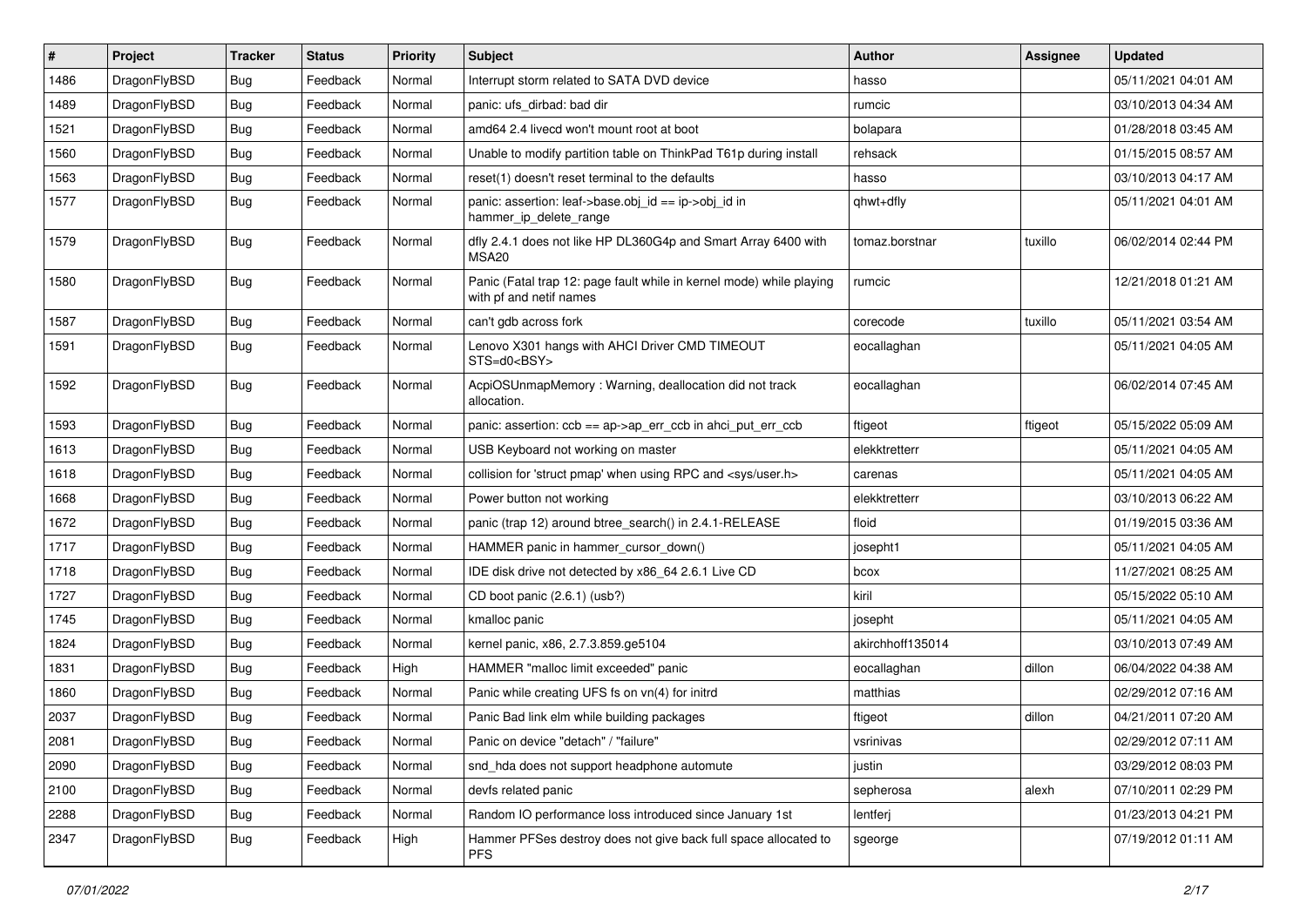| $\sharp$ | Project      | <b>Tracker</b> | <b>Status</b> | <b>Priority</b> | Subject                                                                                                            | <b>Author</b>      | Assignee  | <b>Updated</b>      |
|----------|--------------|----------------|---------------|-----------------|--------------------------------------------------------------------------------------------------------------------|--------------------|-----------|---------------------|
| 2396     | DragonFlyBSD | Bug            | Feedback      | High            | Latest 3.1 development version core dumps while destroying master<br><b>PFS</b>                                    | sgeorge            |           | 01/23/2013 04:10 PM |
| 2438     | DragonFlyBSD | Submit         | Feedback      | Normal          | <b>TRIM</b> fixes                                                                                                  | Anonymous          | tuxillo   | 05/11/2021 03:45 AM |
| 2459     | DragonFlyBSD | Bug            | Feedback      | Normal          | apic problems with HP Probook 4510s                                                                                | thowe              |           | 11/27/2021 08:22 AM |
| 2556     | DragonFlyBSD | Bug            | Feedback      | Normal          | DragonFly v3.5.0.81.gd3479 - Process signal weirdness                                                              | tuxillo            |           | 12/17/2013 03:48 PM |
| 2617     | DragonFlyBSD | Bug            | Feedback      | Normal          | Possible issue with wireless mouse on 3.6 release                                                                  | FilippoMo          |           | 01/14/2015 03:42 PM |
| 2636     | DragonFlyBSD | Bug            | Feedback      | Low             | Add -x flag to iostat (a la solaris)                                                                               | tuxillo            |           | 05/11/2021 04:07 AM |
| 2638     | DragonFlyBSD | Bug            | Feedback      | High            | Fix machdep.pmap mmu optimize                                                                                      | tuxillo            |           | 05/11/2021 04:07 AM |
| 2644     | DragonFlyBSD | Bug            | Feedback      | Normal          | 3.6.0-REL trap 9 on boot                                                                                           | memmerto           |           | 11/27/2021 08:08 AM |
| 2717     | DragonFlyBSD | Submit         | Feedback      | Normal          | Out of range numeric handling                                                                                      | dclink             | tuxillo   | 05/11/2021 04:08 AM |
| 2721     | DragonFlyBSD | Submit         | Feedback      | Low             | Some few zalloc calls to objcache ones replacements                                                                | dclink             | tuxillo   | 05/11/2021 04:08 AM |
| 2957     | DragonFlyBSD | Bug            | Feedback      | Normal          | swapoff -a followed by swapon -a doesn't give your swap back                                                       | neilb              |           | 10/09/2016 04:17 AM |
| 2958     | DragonFlyBSD | Bug            | Feedback      | Normal          | Hammer FS dies during pruning after massive write load                                                             | neilb              |           | 10/11/2016 04:20 AM |
| 3152     | DragonFlyBSD | Bug            | Feedback      | Normal          | Console's size in ttyv0 and single user mode is sticking to 80x25,<br>while ttyv1 can make use of the whole screen | overtime           |           | 02/24/2019 01:08 AM |
| 3205     | DragonFlyBSD | Bug            | Feedback      | High            | Go compiler net test failing                                                                                       | t dfbsd            | tuxillo   | 05/10/2021 02:45 AM |
| 168      | DragonFlyBSD | Bug            | In Progress   | Normal          | Livelocked limit engaged while trying to setup IPW wireless                                                        | mschacht           | sepherosa | 05/11/2021 04:05 AM |
| 331      | DragonFlyBSD | Bug            | In Progress   | Normal          | ftpsesame (aka Bridging S01E03)                                                                                    | bastyaelvtars      |           | 03/09/2013 12:28 PM |
| 604      | DragonFlyBSD | Bug            | In Progress   | Normal          | 1.8.1-RELEASE - clock runs fast on mainboard ASUS P5A-B                                                            | veti               |           | 05/11/2021 03:55 AM |
| 725      | DragonFlyBSD | Bug            | In Progress   | Low             | 'make distribution' fails w/'ro' /usr/obj                                                                          | c.turner           |           | 03/09/2013 01:01 PM |
| 742      | DragonFlyBSD | Bug            | In Progress   | Normal          | umount problems with multiple mounts                                                                               | corecode           | tuxillo   | 06/25/2022 04:02 AM |
| 781      | DragonFlyBSD | Bug            | In Progress   | Normal          | fdisk uses wrong geometry on usb flash drives                                                                      | corecode           | tuxillo   | 05/11/2021 03:50 AM |
| 884      | DragonFlyBSD | Bug            | In Progress   | High            | Performance/memory problems under filesystem IO load                                                               | hasso              |           | 05/11/2021 03:50 AM |
| 998      | DragonFlyBSD | Bug            | In Progress   | Normal          | Unconfiguring a vn while it is mounted                                                                             | rumcic             | tuxillo   | 05/11/2021 04:00 AM |
| 1030     | DragonFlyBSD | Bug            | In Progress   | Normal          | msdosfs umount panic                                                                                               | corecode           | tuxillo   | 05/11/2021 03:51 AM |
| 1148     | DragonFlyBSD | Bug            | In Progress   | Low             | BCM4311 wireless network adapter detected but not functional                                                       | archimedes.gaviola |           | 05/11/2021 04:00 AM |
| 1181     | DragonFlyBSD | Bug            | In Progress   | Normal          | ACX111 panic                                                                                                       | elekktretterr      |           | 05/11/2021 04:00 AM |
| 1218     | DragonFlyBSD | Bug            | In Progress   | Normal          | panic: assertion: error == 0 in hammer_start_transaction                                                           | rumcic             |           | 05/11/2021 04:00 AM |
| 1302     | DragonFlyBSD | <b>Bug</b>     | In Progress   | Normal          | Checkpoint regression?                                                                                             | sjg                | sjg       | 07/10/2013 05:22 PM |
| 1307     | DragonFlyBSD | <b>Bug</b>     | In Progress   | Normal          | hammer tid -2 shows unexpected result                                                                              | corecode           |           | 10/18/2016 05:29 PM |
| 1336     | DragonFlyBSD | <b>Bug</b>     | In Progress   | Normal          | Still looking for reports of missed directory entries w/ HAMMER                                                    | dillon             |           | 05/11/2021 04:00 AM |
| 1368     | DragonFlyBSD | <b>Bug</b>     | In Progress   | Normal          | suspend signal race?                                                                                               | qhwt+dfly          |           | 05/11/2021 03:51 AM |
| 1390     | DragonFlyBSD | <b>Bug</b>     | In Progress   | Normal          | Use id_t type for {get,set}priority()                                                                              | Anonymous          | tuxillo   | 07/05/2019 02:18 AM |
| 1398     | DragonFlyBSD | Submit         | In Progress   | Normal          | hdestroy(3) restricts hash key to point to malloc'ed space                                                         | Anonymous          |           | 08/20/2021 04:06 PM |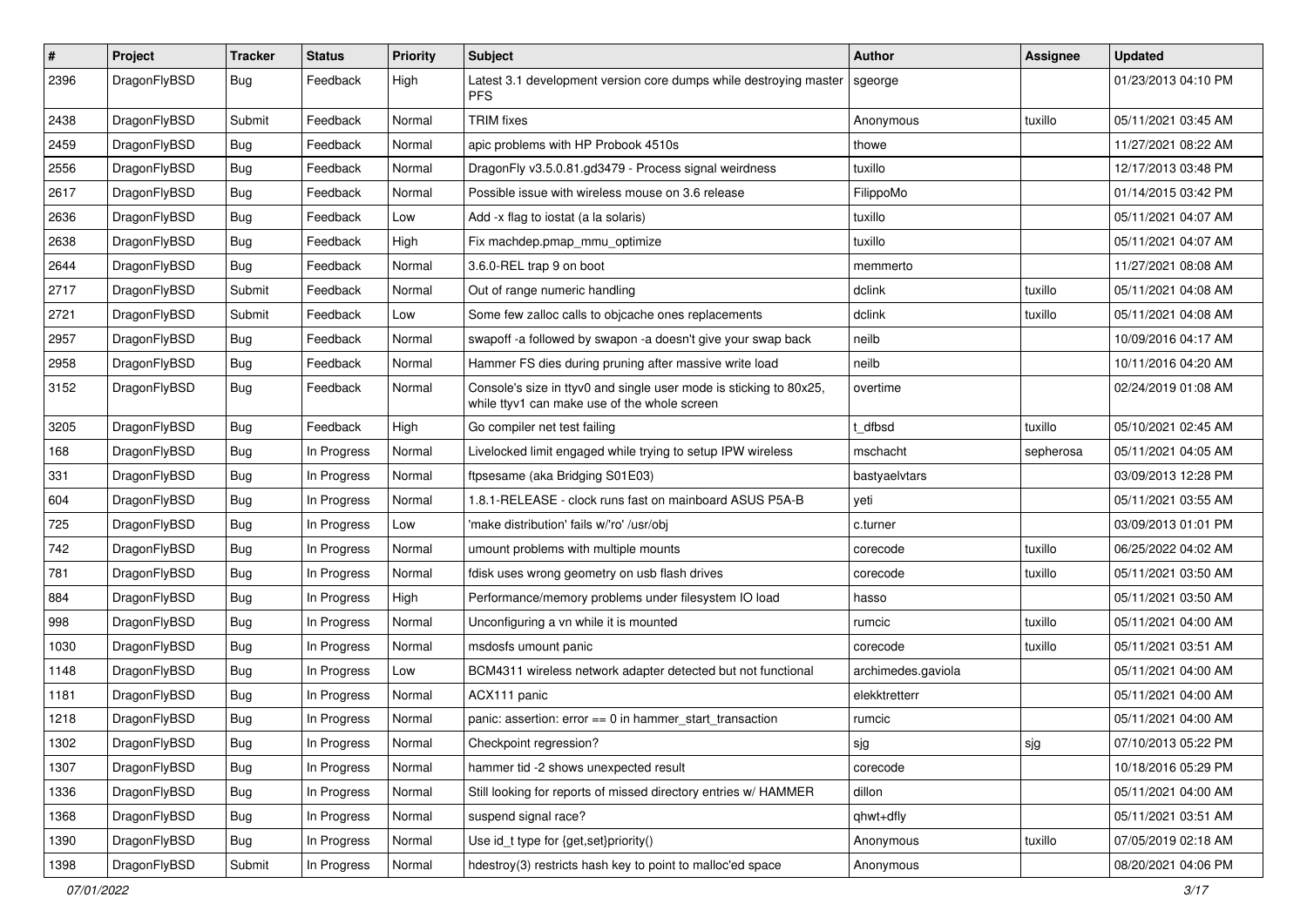| $\#$ | Project      | <b>Tracker</b> | <b>Status</b> | <b>Priority</b> | <b>Subject</b>                                                                                            | <b>Author</b>     | Assignee | <b>Updated</b>      |
|------|--------------|----------------|---------------|-----------------|-----------------------------------------------------------------------------------------------------------|-------------------|----------|---------------------|
| 1469 | DragonFlyBSD | Bug            | In Progress   | Normal          | Hammer history security concern                                                                           | corecode          | tuxillo  | 05/11/2021 03:52 AM |
| 1475 | DragonFlyBSD | <b>Bug</b>     | In Progress   | Normal          | kernel blocks with low memory and syscons setting a high res mode<br>/ scrollback                         | corecode          | tuxillo  | 05/11/2021 03:52 AM |
| 1502 | DragonFlyBSD | Bug            | In Progress   | Normal          | Lock while deleting files from nohistory HAMMER directories                                               | hasso             |          | 03/10/2013 04:28 AM |
| 1528 | DragonFlyBSD | Bug            | In Progress   | Normal          | ktrace does not show proper return values for pipe(2)                                                     | corecode          | tuxillo  | 05/11/2021 03:52 AM |
| 1547 | DragonFlyBSD | Bug            | In Progress   | Normal          | disklabel64 automatic sizing                                                                              | corecode          | tuxillo  | 05/11/2021 03:52 AM |
| 1583 | DragonFlyBSD | <b>Bug</b>     | In Progress   | Normal          | panic: assertion: cursor->trans->sync lock refs $> 0$ in<br>hammer_recover_cursor                         | corecode          | tuxillo  | 05/11/2021 03:53 AM |
| 1584 | DragonFlyBSD | <b>Bug</b>     | In Progress   | Normal          | can't use ssh from jail: debug1: read_passphrase: can't open<br>/dev/tty: Device busy                     | corecode          | tuxillo  | 05/11/2021 03:53 AM |
| 1661 | DragonFlyBSD | Bug            | In Progress   | Normal          | panic on password entry mount smb filesystem                                                              | vsrinivas         |          | 11/27/2021 08:29 AM |
| 1669 | DragonFlyBSD | <b>Bug</b>     | In Progress   | Normal          | Drive wont open using button                                                                              | elekktretterr     |          | 02/29/2012 12:05 PM |
| 1700 | DragonFlyBSD | Submit         | In Progress   | Normal          | skip boot2 menu on <enter></enter>                                                                        | Johannes.Hofmann  | tuxillo  | 05/15/2022 08:35 AM |
| 1744 | DragonFlyBSD | Bug            | In Progress   | Normal          | HAMMER fsstress panic in hammer setup child callback                                                      | vsrinivas         |          | 05/11/2021 04:05 AM |
| 1749 | DragonFlyBSD | <b>Bug</b>     | In Progress   | Normal          | HAMMER fsstress panic in hammer_flush_inode_core<br>'ip->flush_state != HAMMER_FST_FLUSH'                 | vsrinivas         |          | 05/11/2021 04:06 AM |
| 1819 | DragonFlyBSD | Bug            | In Progress   | Low             | truss - Major revamping task list                                                                         | tuxillo           | tuxillo  | 11/27/2021 08:45 AM |
| 1921 | DragonFlyBSD | <b>Bug</b>     | In Progress   | Normal          | we miss mlockall                                                                                          | alexh             | tuxillo  | 06/18/2022 04:08 AM |
| 2013 | DragonFlyBSD | <b>Bug</b>     | In Progress   | Normal          | oversized DMA request loop                                                                                | josepht           |          | 05/11/2021 04:06 AM |
| 2282 | DragonFlyBSD | Bug            | In Progress   | Normal          | gdb segfaults with certain corefiles                                                                      | tuxillo           |          | 01/18/2012 04:40 PM |
| 2296 | DragonFlyBSD | Bug            | In Progress   | High            | panic: assertion "m->wire count > 0" failed                                                               | thomas.nikolajsen |          | 08/30/2012 06:09 AM |
| 2345 | DragonFlyBSD | <b>Bug</b>     | In Progress   | Normal          | DFBSD v3.1.0.457.gd679f - NFS panic on diskless station                                                   | tuxillo           |          | 04/07/2012 05:22 PM |
| 2351 | DragonFlyBSD | Bug            | In Progress   | Normal          | DFBSD v3.1.0.579.g44ccf - Stuck during startup, random freezes                                            | tuxillo           |          | 04/24/2012 08:21 AM |
| 2353 | DragonFlyBSD | <b>Bug</b>     | In Progress   | Normal          | panic: assertion "gd->gd spinlocks $wr == 0$ " failed in<br>bsd4 schedulerclock                           | jaydg             | alexh    | 11/28/2012 01:57 AM |
| 2358 | DragonFlyBSD | <b>Bug</b>     | In Progress   | Normal          | DFBSD v3.0.2.32.g928ca - panic: hammer: insufficient undo FIFO<br>space!                                  | tuxillo           | tuxillo  | 05/10/2021 02:50 AM |
| 2360 | DragonFlyBSD | <b>Bug</b>     | In Progress   | Normal          | Wishlist: virtio driver import                                                                            | vsrinivas         |          | 06/04/2022 04:16 AM |
| 2391 | DragonFlyBSD | Bug            | In Progress   | Normal          | System lock with ahci and acpi enabled on ATI RS690 chipset with<br>SMB600 sata controller                | jorisgio          | vadaszi  | 06/03/2015 03:51 PM |
| 2414 | DragonFlyBSD | Bug            | In Progress   | Normal          | Lenovo S10 acpi freeze (not new)                                                                          | davshao           |          | 05/11/2021 04:13 AM |
| 2499 | DragonFlyBSD | Bug            | In Progress   | Urgent          | DRAGONFLY_3_2 lockd not responding correctly                                                              | Nerzhul           |          | 01/22/2013 12:47 PM |
| 2549 | DragonFlyBSD | Bug            | In Progress   | Normal          | netgraph7: Kernel page fault.                                                                             | russiane39        | nant     | 05/10/2013 11:20 PM |
| 2631 | DragonFlyBSD | Bug            | In Progress   | Low             | Verify library versioning current with full package build and switch it<br>on (after publishing packages) | tuxillo           |          | 05/11/2021 04:06 AM |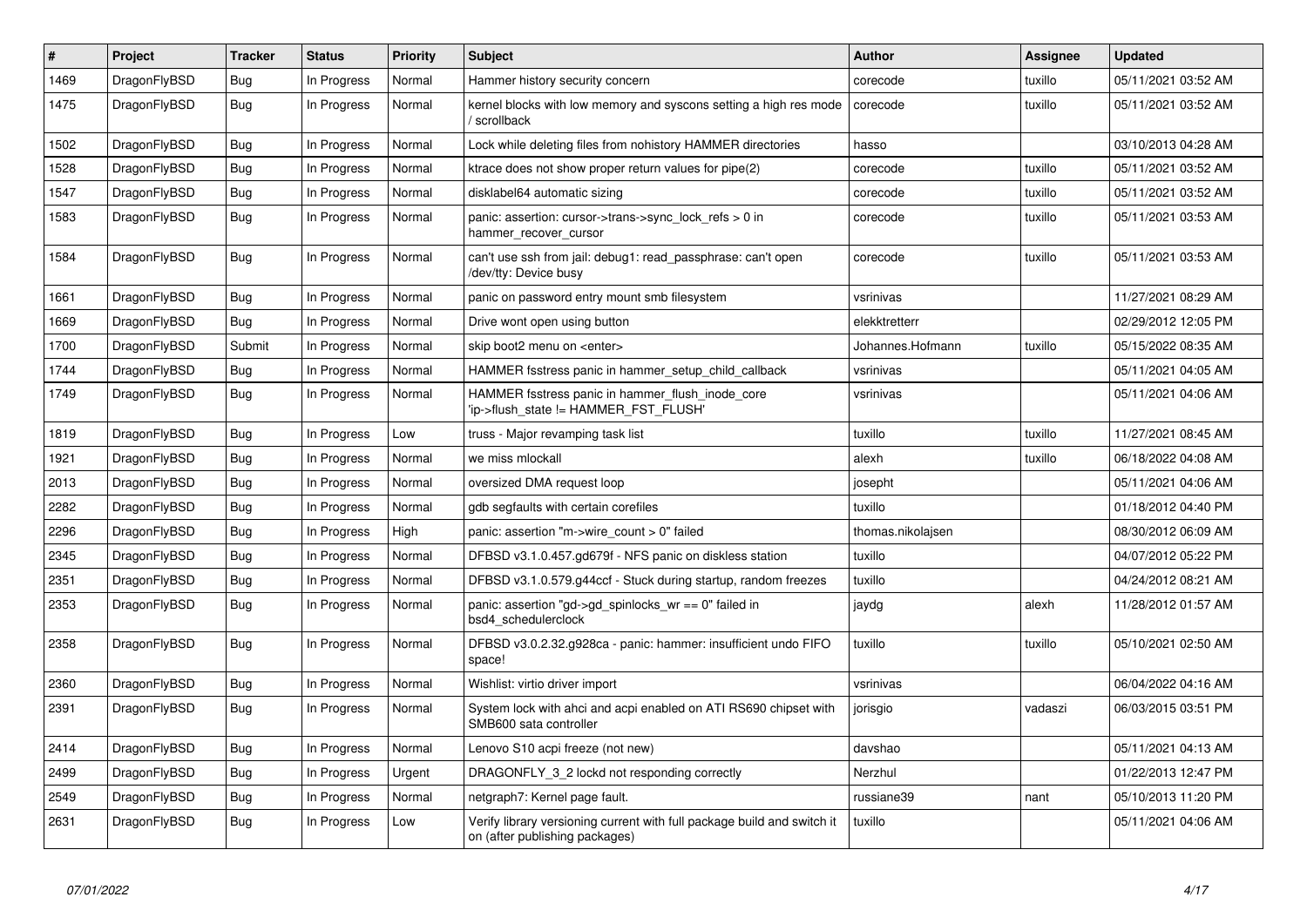| $\sharp$ | Project      | <b>Tracker</b> | <b>Status</b> | <b>Priority</b> | Subject                                                                                                | <b>Author</b>    | Assignee | <b>Updated</b>      |
|----------|--------------|----------------|---------------|-----------------|--------------------------------------------------------------------------------------------------------|------------------|----------|---------------------|
| 2731     | DragonFlyBSD | Bug            | In Progress   | Normal          | Screen full of random colors when starting Xorg with Intel Haswell<br>HD Graphics P4600                | jkatzmaier       |          | 11/12/2014 04:08 PM |
| 2797     | DragonFlyBSD | Bug            | In Progress   | Low             | vkernels with & without machdep.pmap mmu optimize                                                      | yellowrabbit2010 |          | 11/27/2021 08:06 AM |
| 2819     | DragonFlyBSD | Bug            | In Progress   | Normal          | Random micro system freezes after a week of uptime                                                     | ftigeot          | dillon   | 08/16/2015 08:46 PM |
| 3011     | DragonFlyBSD | <b>Bug</b>     | In Progress   | Normal          | dragonfly/sys/dev/netif/re/re.c: suspicious code ?                                                     | dcb              |          | 07/29/2017 01:26 AM |
| 3021     | DragonFlyBSD | Bug            | In Progress   | Normal          | sys/dev/drm/i915/i915_gem_stolen.c:115]: (error) Signed integer<br>overflow for expression '65535<<20' | dcb              |          | 04/11/2017 12:46 PM |
| 3028     | DragonFlyBSD | <b>Bug</b>     | In Progress   | Normal          | installer: confusion of set/get disk encryption passphrase dialogs                                     | liweitianux      | tuxillo  | 06/03/2022 05:13 PM |
| 3031     | DragonFlyBSD | Submit         | In Progress   | Normal          | Update drm/radeon to Linux 4.7.10 as much as possible                                                  | davshao          | ftigeot  | 08/19/2021 12:33 PM |
| 3089     | DragonFlyBSD | <b>Bug</b>     | In Progress   | Normal          | vtnet(4) - disable TCP checksum offload by default                                                     | jlane            | vadaszi  | 05/11/2021 04:14 AM |
| 3111     | DragonFlyBSD | Bug            | In Progress   | High            | Mouse lags every second heavily under X11                                                              | mneumann         |          | 12/12/2017 09:46 PM |
| 3113     | DragonFlyBSD | Bug            | In Progress   | Urgent          | Booting vKernel fails due being out of swap space                                                      | tcullen          |          | 05/11/2021 04:14 AM |
| 3145     | DragonFlyBSD | Submit         | In Progress   | Normal          | Update libelf to FreeBSD 12 current and build as base library usable<br>by ports                       | davshao          | tuxillo  | 08/20/2021 03:58 PM |
| 3160     | DragonFlyBSD | Submit         | In Progress   | Normal          | State the implementation difference in pkill/pgrep manual                                              | sevan            | tuxillo  | 06/03/2022 05:15 PM |
| 3269     | DragonFlyBSD | Bug            | In Progress   | Normal          | Is double-buffer'd buf still required by HAMMER2 ?                                                     | tkusumi          |          | 05/12/2021 04:09 PM |
| 3295     | DragonFlyBSD | Bug            | In Progress   | Normal          | Adapt devel/libvirt for nvmm                                                                           | tuxillo          | tuxillo  | 11/03/2021 04:56 PM |
| 3299     | DragonFlyBSD | Bug            | In Progress   | Normal          | DragonFlyBSD reports utterly wrong uptime (most of the time, right<br>after booting in)                | adrian           |          | 11/11/2021 01:43 PM |
| 3310     | DragonFlyBSD | Bug            | In Progress   | Normal          | NVMM+QEMU fail to boot with UEFI: Mem Assist Failed<br>[gpa=0xfffffff0]                                | liweitianux      |          | 01/11/2022 03:22 PM |
| 3317     | DragonFlyBSD | <b>Bug</b>     | In Progress   | Normal          | Network vtnet0 not working on Hetzner cloud                                                            | mneumann         |          | 06/18/2022 03:55 AM |
| 3318     | DragonFlyBSD | Bug            | In Progress   | Normal          | Segmenation fault when a process resumed with checkpt exits                                            | zabolekar        | tuxillo  | 06/18/2022 08:24 AM |
| 341      | DragonFlyBSD | Bug            | New           | Normal          | Vinum erroneously repors devices as busy                                                               | corecode         | swildner | 01/21/2012 04:50 AM |
| 599      | DragonFlyBSD | <b>Bug</b>     | New           | Urgent          | 1.9.0 reproducable panic                                                                               | pavalos          |          | 12/22/2010 01:08 AM |
| 600      | DragonFlyBSD | <b>Bug</b>     | <b>New</b>    | Low             | /sys/libkern/karc4random                                                                               | robin carey5     | profmakx | 01/19/2015 03:07 AM |
| 679      | DragonFlyBSD | Bug            | New           | Low             | Netgraph backward compatibility for old *LEN constants                                                 | nant             | nant     | 02/18/2014 05:45 AM |
| 731      | DragonFlyBSD | Bug            | New           | Normal          | system freeze on "slice too large"                                                                     | corecode         | tuxillo  | 06/25/2022 04:01 AM |
| 989      | DragonFlyBSD | <b>Bug</b>     | New           | Normal          | installer/fdisk trouble with wrapped values                                                            | Discodestroyer   |          | 02/18/2014 06:27 AM |
| 1185     | DragonFlyBSD | <b>Bug</b>     | <b>New</b>    | High            | need a tool to merge changes into /etc                                                                 | wa1ter           |          | 02/18/2014 06:02 AM |
| 1192     | DragonFlyBSD | Submit         | New           | Normal          | KKASSERTs in sys/kern/uipc_{msg,socket}.c are too strict                                               | rumcic           |          | 05/11/2021 04:07 AM |
| 1193     | DragonFlyBSD | <b>Bug</b>     | New           | Normal          | kernel doesn't recognize cdrom drive                                                                   | nonsolosoft      |          | 01/25/2014 09:11 PM |
| 1194     | DragonFlyBSD | <b>Bug</b>     | New           | Normal          | SCSI errors while trying to copy photos from my camera                                                 | elekktretterr    |          | 01/14/2015 04:39 PM |
| 1198     | DragonFlyBSD | <b>Bug</b>     | <b>New</b>    | High            | DDB loops panic in db_read_bytes                                                                       | corecode         | tuxillo  | 05/11/2021 03:51 AM |
| 1246     | DragonFlyBSD | <b>Bug</b>     | New           | Normal          | bad resolution (monitor desync) with livedvd                                                           | Przem0l          |          | 02/18/2014 06:29 AM |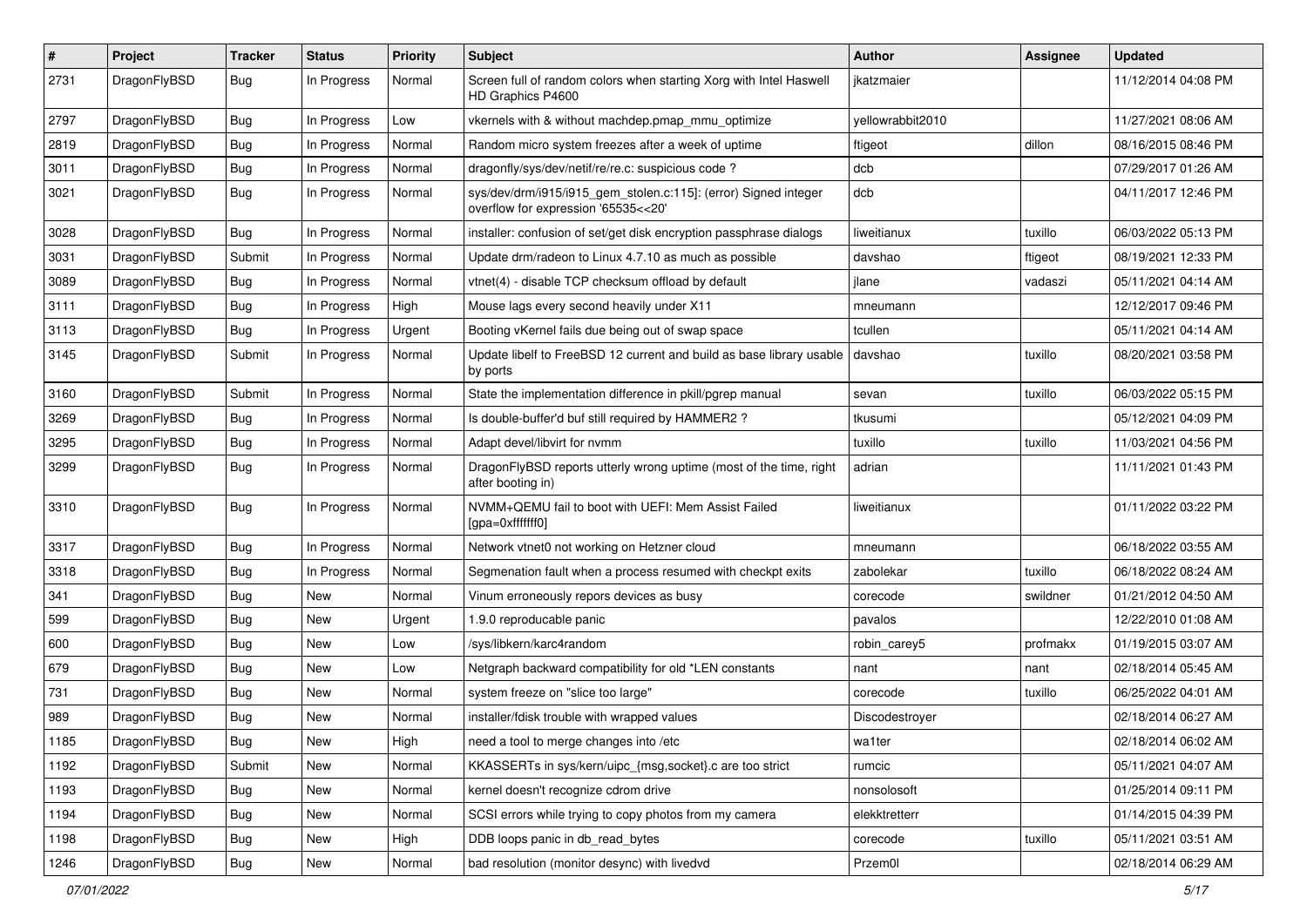| $\vert$ # | Project      | <b>Tracker</b> | <b>Status</b> | <b>Priority</b> | <b>Subject</b>                                                                               | <b>Author</b>    | Assignee | <b>Updated</b>      |
|-----------|--------------|----------------|---------------|-----------------|----------------------------------------------------------------------------------------------|------------------|----------|---------------------|
| 1293      | DragonFlyBSD | <b>Bug</b>     | <b>New</b>    | Normal          | 2.2.1-REL Installer Request                                                                  | mk               | tuxillo  | 05/11/2021 04:00 AM |
| 1313      | DragonFlyBSD | Bug            | New           | Low             | Signal code in kernel needs major overhaul (signal queues,<br>si_code, si_addr)              | hasso            |          | 05/11/2021 04:00 AM |
| 1430      | DragonFlyBSD | <b>Bug</b>     | New           | Normal          | Buggy $w(1)$ ?                                                                               | hasso            | alexh    | 11/24/2010 08:09 AM |
| 1440      | DragonFlyBSD | <b>Bug</b>     | New           | Normal          | ptrace/gdb doesn't work after process blocks SIGTRAP                                         | corecode         | tuxillo  | 05/11/2021 03:52 AM |
| 1442      | DragonFlyBSD | <b>Bug</b>     | New           | Normal          | blocking SIGSEGV and triggering a segment violation produces an<br>all CPU consuming process | corecode         | tuxillo  | 05/11/2021 03:52 AM |
| 1463      | DragonFlyBSD | Bug            | New           | Normal          | Mountroot before drives are initialized                                                      | elekktretterr    |          | 12/07/2010 01:30 PM |
| 1474      | DragonFlyBSD | <b>Bug</b>     | New           | Normal          | ithread 1 unexpectedly rescheduled                                                           | corecode         | tuxillo  | 05/11/2021 03:52 AM |
| 1525      | DragonFlyBSD | Bug            | New           | Normal          | boehm-gc problems                                                                            | hasso            |          | 10/13/2012 07:13 PM |
| 1532      | DragonFlyBSD | Bug            | New           | Low             | jemalloc doesn't work on DragonFly                                                           | hasso            | sjg      | 08/02/2011 01:14 AM |
| 1538      | DragonFlyBSD | <b>Bug</b>     | New           | Low             | mountroot should probe file systems                                                          | corecode         | alexh    | 11/24/2010 06:35 PM |
| 1556      | DragonFlyBSD | <b>Bug</b>     | New           | Normal          | many processes stuck in "hmrrcm", system unusable                                            | corecode         | tuxillo  | 05/11/2021 03:52 AM |
| 1559      | DragonFlyBSD | Bug            | <b>New</b>    | Normal          | kernel trap                                                                                  | phma             |          | 11/27/2021 08:43 AM |
| 1594      | DragonFlyBSD | Bug            | New           | Normal          | Kernel panic during boot from Live CD on Dell E6400                                          | bodie            |          | 05/11/2021 03:54 AM |
| 1634      | DragonFlyBSD | <b>Bug</b>     | <b>New</b>    | Normal          | panic: spin_lock: 0xe4ad1320, indefinitive wait!                                             | elekktretterr    |          | 01/19/2015 03:21 AM |
| 1695      | DragonFlyBSD | <b>Bug</b>     | New           | Normal          | NFS-related system breakdown                                                                 | Anonymous        |          | 04/10/2014 12:35 AM |
| 1714      | DragonFlyBSD | <b>Bug</b>     | <b>New</b>    | Low             | hwpmc                                                                                        | alexh            | swildner | 08/18/2012 02:03 PM |
| 1769      | DragonFlyBSD | <b>Bug</b>     | <b>New</b>    | Normal          | panic: assertion: _tp->tt_msg->tt_cpuid == mycpuid in<br>tcp_callout_active                  | pavalos          | sjg      | 05/15/2022 11:07 AM |
| 1774      | DragonFlyBSD | Bug            | <b>New</b>    | Normal          | New IP header cleanup branch available for testing                                           | dillon           |          | 05/15/2022 10:59 AM |
| 1786      | DragonFlyBSD | <b>Bug</b>     | <b>New</b>    | Normal          | Calling NULL function pointer initiates panic loop                                           | sjg              |          | 10/11/2010 05:28 PM |
| 1818      | DragonFlyBSD | Bug            | <b>New</b>    | Normal          | panic: Bad tailg NEXT (kqueue issue ?)                                                       | ftigeot          |          | 05/15/2022 11:40 AM |
| 1826      | DragonFlyBSD | <b>Bug</b>     | New           | Normal          | panic during boot: assertion so->so_port  in tcp_input                                       | ftigeot          |          | 05/15/2022 11:05 AM |
| 1836      | DragonFlyBSD | Bug            | <b>New</b>    | Normal          | Incorrect TCP checksum show up in tcpdump                                                    | robgar1          |          | 05/15/2022 11:22 AM |
| 1850      | DragonFlyBSD | <b>Bug</b>     | <b>New</b>    | Normal          | volume-add on hammer root fs panic                                                           | Johannes.Hofmann |          | 04/18/2019 04:27 AM |
| 1861      | DragonFlyBSD | Bug            | New           | Normal          | panic via kprintf (lockmgr called in a hard section)                                         | vsrinivas        |          | 10/11/2010 12:56 AM |
| 1867      | DragonFlyBSD | <b>Bug</b>     | New           | Normal          | it(4) motherboard and fan problems                                                           | tuxillo          |          | 07/08/2011 10:48 AM |
| 1873      | DragonFlyBSD | <b>Bug</b>     | New           | Normal          | Panic upon usb mouse detach and reattaching                                                  | rumcic           |          | 02/01/2011 09:53 AM |
| 1874      | DragonFlyBSD | Bug            | New           | Normal          | mpd listening on all IPs, accepting only on one                                              | rumcic           |          | 05/08/2011 01:01 PM |
| 1876      | DragonFlyBSD | Bug            | New           | Normal          | devfs in jail + logging out from console(ttyv1+) -> panic                                    | qhwt.dfly        | tuxillo  | 05/31/2022 03:24 PM |
| 1877      | DragonFlyBSD | Bug            | New           | Normal          | Freeze during 1st hammer cleanup after new install                                           | elekktretterr    |          | 05/15/2022 11:43 AM |
| 1882      | DragonFlyBSD | Bug            | <b>New</b>    | Low             | Idea for handling new USB vendor/device codes                                                | bmk              |          | 10/20/2010 12:15 PM |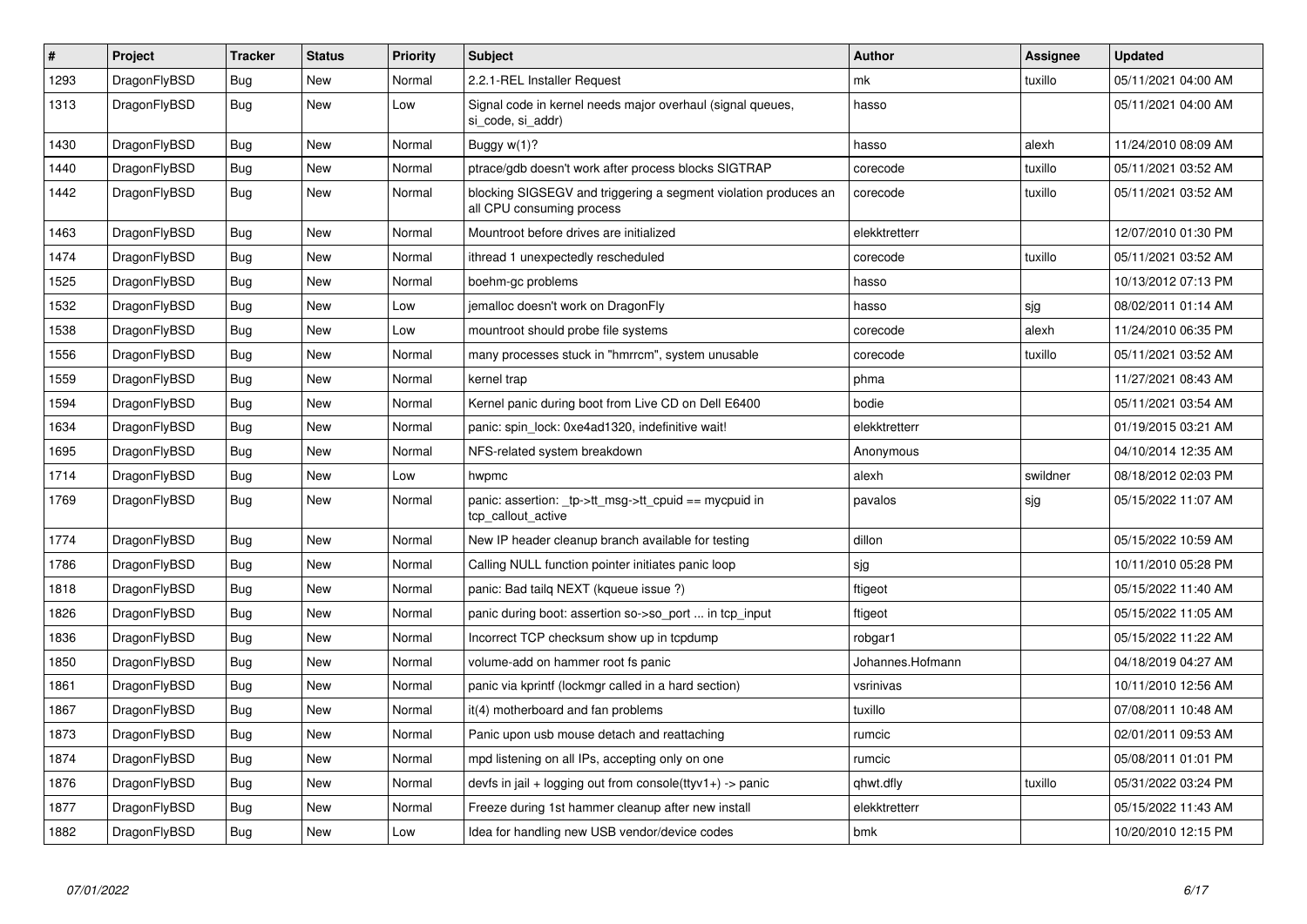| #    | Project      | <b>Tracker</b> | <b>Status</b> | <b>Priority</b> | Subject                                                                                                                                                                                           | Author             | <b>Assignee</b> | <b>Updated</b>      |
|------|--------------|----------------|---------------|-----------------|---------------------------------------------------------------------------------------------------------------------------------------------------------------------------------------------------|--------------------|-----------------|---------------------|
| 1884 | DragonFlyBSD | Bug            | New           | Normal          | System completely freezes while listening music (devbuf: malloc<br>limit exceeded)                                                                                                                | shamaz             |                 | 01/24/2011 05:00 PM |
| 1899 | DragonFlyBSD | <b>Bug</b>     | <b>New</b>    | Normal          | Keyboard doesn't work                                                                                                                                                                             | fransm             |                 | 05/15/2022 03:32 PM |
| 1907 | DragonFlyBSD | Bug            | New           | Normal          | Hammer crash in hammer flusher flush()                                                                                                                                                            | swildner           |                 | 11/11/2010 05:07 AM |
| 1913 | DragonFlyBSD | Bug            | New           | Normal          | panic: assertion: ip->flush_state != HAMMER_FST_FLUSH in<br>hammer flush inode core                                                                                                               | swildner           |                 | 11/20/2010 05:27 PM |
| 1916 | DragonFlyBSD | Bug            | <b>New</b>    | Normal          | Constant crashes on x86_64 with UFS                                                                                                                                                               | lentferj           |                 | 11/21/2010 07:40 PM |
| 1917 | DragonFlyBSD | <b>Bug</b>     | New           | Normal          | panic: assertion: (RB_EMPTY(&ip->rec_tree) && (ip->flags &<br>HAMMER_INODE_XDIRTY) == 0)    (!RB_EMPTY(&ip->rec_tree)<br>&& (ip->flags & HAMMER_INODE_XDIRTY) != 0) in<br>hammer flush inode done | qhwt.dfly          |                 | 11/24/2010 03:23 AM |
| 1920 | DragonFlyBSD | Bug            | <b>New</b>    | High            | system hangs                                                                                                                                                                                      | zhtw               |                 | 11/22/2010 08:59 AM |
| 1923 | DragonFlyBSD | <b>Bug</b>     | <b>New</b>    | Normal          | Abysmal NFS performance with IPv6                                                                                                                                                                 | ftigeot            |                 | 12/05/2010 09:34 PM |
| 1935 | DragonFlyBSD | Bug            | <b>New</b>    | Normal          | mouse does not work after switching between x and console                                                                                                                                         | shamaz             |                 | 12/13/2010 10:06 AM |
| 1939 | DragonFlyBSD | Bug            | <b>New</b>    | Normal          | Panic on nightly build and stress test box                                                                                                                                                        | lentferj           |                 | 12/18/2010 08:41 AM |
| 1941 | DragonFlyBSD | <b>Bug</b>     | <b>New</b>    | Normal          | wlan config crash                                                                                                                                                                                 | abandon.every.hope |                 | 12/24/2010 07:54 PM |
| 1942 | DragonFlyBSD | Bug            | <b>New</b>    | Normal          | locking against myself in getcacheblk()?                                                                                                                                                          | qhwt.dfly          |                 | 05/31/2022 02:15 PM |
| 1943 | DragonFlyBSD | <b>Bug</b>     | <b>New</b>    | Normal          | hammer assertion panic                                                                                                                                                                            | peter              |                 | 12/27/2010 12:45 AM |
| 1944 | DragonFlyBSD | Bug            | New           | Normal          | panic: backing_object 0xdea7b258 was somehow re-referenced<br>during collapse!                                                                                                                    | sepherosa          |                 | 12/27/2010 02:06 AM |
| 1946 | DragonFlyBSD | Bug            | <b>New</b>    | Normal          | ieee80211 panic                                                                                                                                                                                   | pavalos            | josepht         | 01/27/2011 06:00 PM |
| 1947 | DragonFlyBSD | Bug            | New           | Low             | GA-880GM-UD2H (rev. 1.3) AHCI fails to detect disks at the end of<br>the RAID controller                                                                                                          | eocallaghan        |                 | 11/27/2021 08:46 AM |
| 1949 | DragonFlyBSD | <b>Bug</b>     | <b>New</b>    | Normal          | iwn panic                                                                                                                                                                                         | pavalos            |                 | 01/30/2011 03:21 AM |
| 1951 | DragonFlyBSD | <b>Bug</b>     | New           | Normal          | dma_timeouts at phyaddr on a good hdd                                                                                                                                                             | peur.neu           |                 | 01/04/2011 07:12 AM |
| 1959 | DragonFlyBSD | <b>Bug</b>     | <b>New</b>    | Normal          | DFBSD v2.9.1.422.gc98f2 - Panic during boot - IPv6 and PF                                                                                                                                         | tuxillo            |                 | 01/13/2011 03:37 AM |
| 1961 | DragonFlyBSD | <b>Bug</b>     | New           | Normal          | Can't create dump from DDB                                                                                                                                                                        | shamaz             |                 | 01/29/2011 09:02 PM |
| 1964 | DragonFlyBSD | Bug            | <b>New</b>    | Normal          | iwn (panic assertion : wlan assert serialized)                                                                                                                                                    | sjmm.ptr           | josepht         | 02/01/2011 12:57 PM |
| 1969 | DragonFlyBSD | Bug            | <b>New</b>    | Normal          | pf-related network problem                                                                                                                                                                        | pavalos            | lentferj        | 02/01/2011 06:57 PM |
| 1975 | DragonFlyBSD | <b>Bug</b>     | New           | Normal          | Applications seg fault in select() and poll()                                                                                                                                                     | rumcic             |                 | 05/31/2022 02:58 PM |
| 1982 | DragonFlyBSD | Bug            | <b>New</b>    | Low             | There is no linuxulator on x86-64                                                                                                                                                                 | herrgard           |                 | 05/31/2022 02:25 PM |
| 1984 | DragonFlyBSD | <b>Bug</b>     | New           | Normal          | hammer mount fails after crash - HAMMER: FIFO record bad head<br>signature                                                                                                                        | thomas.nikolajsen  |                 | 03/08/2011 06:57 PM |
| 1990 | DragonFlyBSD | Bug            | New           | Normal          | /mnt too large to mount                                                                                                                                                                           | peur.neu           |                 | 02/16/2011 11:24 PM |
| 2004 | DragonFlyBSD | <b>Bug</b>     | New           | Normal          | LWKT WAIT IPIQ panic                                                                                                                                                                              | steve              |                 | 03/08/2011 05:46 PM |
| 2008 | DragonFlyBSD | <b>Bug</b>     | New           | Normal          | lwkt_setcpu_remote: td->td_flags 00800621 console flood                                                                                                                                           | pavalos            |                 | 03/06/2011 09:37 PM |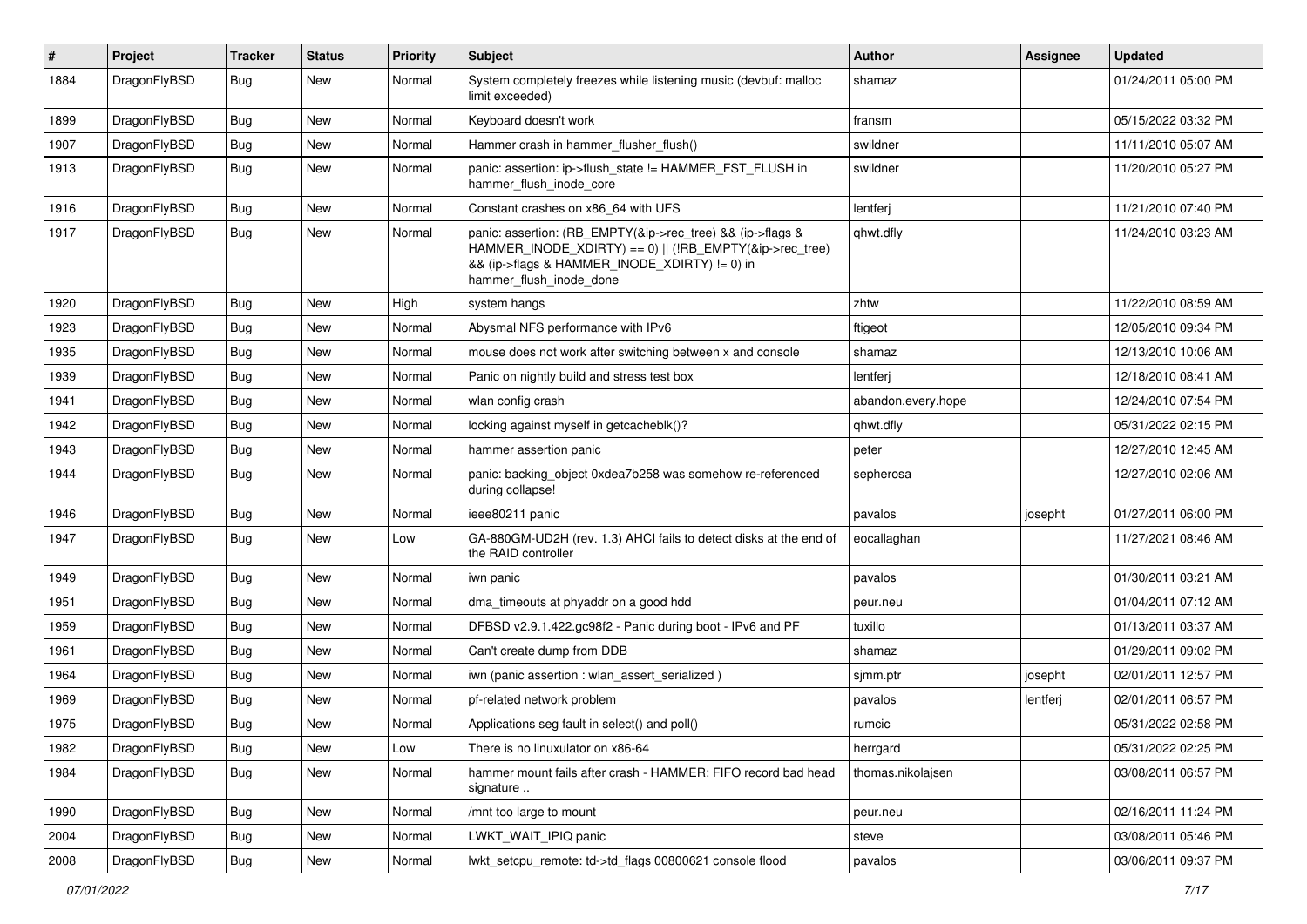| $\pmb{\#}$ | Project      | <b>Tracker</b> | <b>Status</b> | <b>Priority</b> | Subject                                                                                    | <b>Author</b> | Assignee  | <b>Updated</b>      |
|------------|--------------|----------------|---------------|-----------------|--------------------------------------------------------------------------------------------|---------------|-----------|---------------------|
| 2020       | DragonFlyBSD | Bug            | New           | Low             | Port brcm80211 driver from Linux to DragonFly BSD                                          | studer        |           | 03/05/2011 10:54 PM |
| 2042       | DragonFlyBSD | Bug            | <b>New</b>    | Normal          | kernel panic, when run boot0cfg                                                            | sepherosa     |           | 05/31/2022 03:01 PM |
| 2045       | DragonFlyBSD | Bug            | New           | Normal          | ral(4): Fatal trap 12: page fault while in kernel mode (two panics)                        | herrgard      |           | 11/03/2011 05:34 PM |
| 2048       | DragonFlyBSD | Bug            | New           | Normal          | panic: ffs_sync: rofs mod                                                                  | pavalos       |           | 04/12/2011 05:45 AM |
| 2051       | DragonFlyBSD | Bug            | <b>New</b>    | Normal          | No ipv6 lan route entry created on 2.10                                                    | ftigeot       |           | 04/21/2011 10:37 AM |
| 2052       | DragonFlyBSD | Bug            | <b>New</b>    | Normal          | Kernel panic: CPU APIC ID out of range                                                     | Anonymous     |           | 05/02/2011 11:06 AM |
| 2055       | DragonFlyBSD | Bug            | New           | Normal          | $ssh + IPV6 + bridge \Rightarrow$ connection freezes                                       | steve         |           | 04/24/2011 07:13 PM |
| 2061       | DragonFlyBSD | Bug            | New           | Normal          | USB keyboard boot panic                                                                    | sjg           |           | 05/04/2012 12:20 AM |
| 2067       | DragonFlyBSD | Bug            | New           | Normal          | sound/pcm: "play interrupt timeout, channel dead"                                          | matthiasr     |           | 05/11/2021 03:55 AM |
| 2071       | DragonFlyBSD | Bug            | <b>New</b>    | High            | Panic on assertion: (int)(flg->seq - seq) > 0 in hammer_flusher_flush<br>after inode error | vsrinivas     |           | 06/12/2011 07:59 AM |
| 2072       | DragonFlyBSD | Bug            | <b>New</b>    | Normal          | Fatal trap 12: stopped at lwkt_send_ipiq3                                                  | rumcic        |           | 05/17/2011 04:12 AM |
| 2075       | DragonFlyBSD | Bug            | <b>New</b>    | Normal          | pflogd on x86 64                                                                           | fanch         |           | 05/16/2011 04:04 PM |
| 2077       | DragonFlyBSD | <b>Bug</b>     | <b>New</b>    | Normal          | USB devices conflicting                                                                    | srussell      |           | 05/17/2011 05:12 PM |
| 2078       | DragonFlyBSD | Bug            | New           | Normal          | DFBSD i386 v2.11.0.201.g3ed2f - Panic during installworld into a<br>vn0 device             | tuxillo       |           | 05/19/2011 07:50 PM |
| 2080       | DragonFlyBSD | Bug            | New           | Normal          | panic: lockmgr thrd_sleep: called from interrupt, ipi, or hard code<br>section             | rumcic        |           | 05/30/2011 05:06 PM |
| 2082       | DragonFlyBSD | <b>Bug</b>     | <b>New</b>    | Normal          | dfbsd 2.10.1 amd64 - mc port build error with 'bmake bin-install'                          | sun-doctor    |           | 05/25/2011 07:18 PM |
| 2084       | DragonFlyBSD | Bug            | <b>New</b>    | Normal          | DFBSD v2.11.0.242.g4d317 - panic: zone: entry not free                                     | tuxillo       |           | 07/03/2012 01:23 AM |
| 2085       | DragonFlyBSD | Bug            | New           | Normal          | panic: assertion: (m->flags & PG_MAPPED) == 0 in<br>vm_page_free_toq                       | vsrinivas     |           | 06/10/2011 07:48 AM |
| 2092       | DragonFlyBSD | Bug            | <b>New</b>    | Normal          | Panic: Bad link elm 0x next->prev != elm                                                   | masterblaster | dillon    | 12/04/2011 12:49 PM |
| 2094       | DragonFlyBSD | Bug            | New           | Normal          | Segfault when gdb printing backtrace from core dump                                        | greenrd       |           | 06/25/2011 04:14 PM |
| 2095       | DragonFlyBSD | <b>Bug</b>     | <b>New</b>    | Low             | Running installer post-install: Unsupported DFUI transport "                               | greenrd       |           | 06/26/2011 09:20 AM |
| 2098       | DragonFlyBSD | Submit         | <b>New</b>    | Normal          | [PATCH] correct ath man page example<br>(/usr/src/share/man/man4/ath.4)                    | nobody        |           | 11/15/2011 12:27 AM |
| 2099       | DragonFlyBSD | Bug            | <b>New</b>    | Normal          | page fault panic in vm system                                                              | pavalos       |           | 07/10/2011 08:51 AM |
| 2104       | DragonFlyBSD | Bug            | <b>New</b>    | Normal          | network configuration seg. fault on install CD                                             | navratil      |           | 07/26/2011 07:55 AM |
| 2107       | DragonFlyBSD | <b>Bug</b>     | New           | Normal          | 2.10.1 sata dvd drive issue                                                                | ausppc        |           | 07/31/2011 08:41 PM |
| 2113       | DragonFlyBSD | Bug            | New           | Normal          | nmalloc threaded program fork leak                                                         | vsrinivas     | vsrinivas | 08/11/2011 07:25 PM |
| 2115       | DragonFlyBSD | <b>Bug</b>     | New           | Normal          | [msk] system freeze after receive some paquet                                              | bsdsx         |           | 08/22/2011 10:22 AM |
| 2117       | DragonFlyBSD | Bug            | New           | High            | ACPI and/or bce(4) problem with 2.11.0.673.g0d557 on HP DL380<br>G6                        | pauska        |           | 08/22/2011 10:15 AM |
| 2122       | DragonFlyBSD | Submit         | New           | Normal          | [Review] Fixes to the VFS layer                                                            | ftigeot       |           | 05/31/2022 03:25 PM |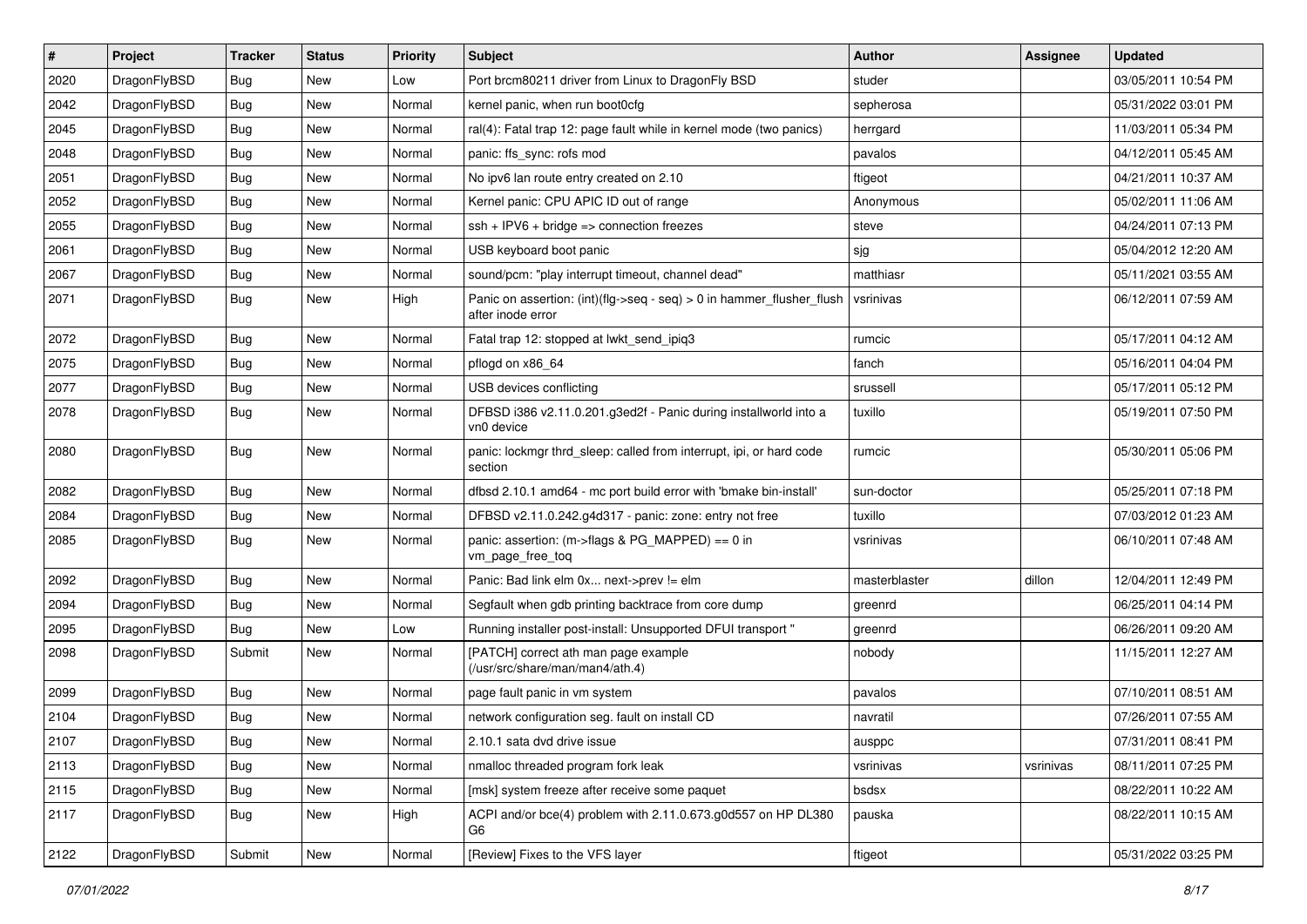| $\vert$ # | Project      | <b>Tracker</b> | <b>Status</b> | <b>Priority</b> | Subject                                                                                                    | <b>Author</b> | <b>Assignee</b> | <b>Updated</b>      |
|-----------|--------------|----------------|---------------|-----------------|------------------------------------------------------------------------------------------------------------|---------------|-----------------|---------------------|
| 2123      | DragonFlyBSD | Bug            | <b>New</b>    | Normal          | hammer is losing files                                                                                     | schmir        |                 | 08/30/2011 07:56 PM |
| 2124      | DragonFlyBSD | Bug            | <b>New</b>    | Normal          | getty repeating too quickly on port /dev/ttyv0                                                             | sgeorge.ml    |                 | 09/01/2011 04:28 AM |
| 2125      | DragonFlyBSD | Bug            | <b>New</b>    | Normal          | Weird garbage in dmesg                                                                                     | herrgard      |                 | 08/30/2011 08:04 PM |
| 2129      | DragonFlyBSD | Bug            | New           | Normal          | DFBSD v2.11.0.661.gf9438 i386 - panic: lockmgr thrd_sleep                                                  | tuxillo       |                 | 09/05/2011 09:49 AM |
| 2136      | DragonFlyBSD | Bug            | <b>New</b>    | Normal          | socketpair() doesn't free file descriptors on copyout failure                                              | vsrinivas     |                 | 04/05/2013 09:13 AM |
| 2138      | DragonFlyBSD | Bug            | New           | Normal          | > 100% CPU usage                                                                                           | robin.carey1  |                 | 09/26/2011 12:20 PM |
| 2140      | DragonFlyBSD | Bug            | <b>New</b>    | High            | hammer_io_delallocate panic with 'duplicate entry' message                                                 | ttw           |                 | 10/07/2011 12:22 PM |
| 2141      | DragonFlyBSD | Bug            | New           | Urgent          | loader and/or documentation broken                                                                         | sjg           |                 | 01/20/2012 10:51 AM |
| 2153      | DragonFlyBSD | Bug            | <b>New</b>    | Normal          | Too many unuseful warnings at boot                                                                         | juanfra684    |                 | 10/18/2011 10:16 PM |
| 2154      | DragonFlyBSD | Bug            | <b>New</b>    | Normal          | vkernel copyout() doesn't return EFAULT on error                                                           | vsrinivas     |                 | 10/20/2011 03:53 AM |
| 2158      | DragonFlyBSD | Bug            | <b>New</b>    | Normal          | iwn panics with assertion on boot.                                                                         | eocallaghan   |                 | 10/24/2011 04:13 PM |
| 2161      | DragonFlyBSD | Bug            | <b>New</b>    | Normal          | Outdated xorg.conf file gets installed into etc and screws up mouse                                        | eocallaghan   |                 | 10/27/2011 01:51 PM |
| 2164      | DragonFlyBSD | Bug            | <b>New</b>    | Normal          | panic on reboot from usb.                                                                                  | eocallaghan   |                 | 10/27/2011 09:29 AM |
| 2166      | DragonFlyBSD | Bug            | <b>New</b>    | Normal          | DFBSD v2.13.0.109.g05b9d - Strange lockups                                                                 | tuxillo       |                 | 10/29/2011 11:20 AM |
| 2167      | DragonFlyBSD | Bug            | <b>New</b>    | Normal          | shutdown/reboot fails after uptime msq                                                                     | marino        |                 | 11/28/2011 03:01 AM |
| 2171      | DragonFlyBSD | Bug            | <b>New</b>    | Normal          | DFBSD v2.13.0.151.gdc8442 - panic: assertion "(*ptep &<br>$(PG_MANAGED PG_V)$ == PG_V"                     | tuxillo       |                 | 11/04/2011 05:06 PM |
| 2182      | DragonFlyBSD | Bug            | <b>New</b>    | Normal          | if msk PHY FIFO underrun/overflow                                                                          | nonsolosoft   |                 | 09/03/2012 06:39 AM |
| 2199      | DragonFlyBSD | Bug            | New           | Normal          | screen segfaults if utmpx isn't present                                                                    | pavalos       |                 | 11/15/2011 10:52 PM |
| 2210      | DragonFlyBSD | Bug            | <b>New</b>    | Normal          | Bugtracker cannot assign default project for new users                                                     | ahuete.devel  |                 | 11/17/2011 11:30 AM |
| 2224      | DragonFlyBSD | Bug            | <b>New</b>    | Normal          | v2.13.0.291.gaa7ec - Panic on fq while installing world                                                    | tuxillo       |                 | 11/18/2011 01:40 AM |
| 2245      | DragonFlyBSD | Bug            | <b>New</b>    | Normal          | panic: assertion "ref < &td->td_toks_end" failed in lwkt_gettoken at<br>/usr/src/sys/kern/lwkt_token.c:588 | juanfra684    |                 | 11/22/2011 07:41 PM |
| 2248      | DragonFlyBSD | Bug            | <b>New</b>    | Normal          | sysctl panic                                                                                               | pavalos       |                 | 11/23/2011 06:23 PM |
| 2250      | DragonFlyBSD | Bug            | New           | Normal          | Kernel panic                                                                                               | adamk         |                 | 11/23/2018 01:10 AM |
| 2252      | DragonFlyBSD | Bug            | <b>New</b>    | Low             | snd hda not useable if loaded via /boot/loader.conf                                                        | xbit          | swildner        | 12/14/2011 12:23 AM |
| 2254      | DragonFlyBSD | Bug            | New           | Normal          | panic: assertion "ref < &td->td_toks_end" failed in lwkt_gettoken at<br>/usr/src/sys/kern/lwkt_token.c:588 | eocallaghan   |                 | 12/05/2011 10:21 PM |
| 2265      | DragonFlyBSD | Bug            | <b>New</b>    | Normal          | mbsrtowcs does not properly handle invalid mbstate_t in ps                                                 | c.turner1     | swildner        | 01/10/2012 07:56 PM |
| 2283      | DragonFlyBSD | Bug            | New           | Normal          | DFBSD DragonFly v2.13.0.957.g4f459 - pmap_release: page<br>should already be gone 0xc27120bc               | tuxillo       |                 | 01/23/2012 03:03 AM |
| 2287      | DragonFlyBSD | Bug            | <b>New</b>    | Normal          | HAMMER(ROOT) Illegal UNDO TAIL signature at<br>300000001967c000                                            | y0n3t4n1      |                 | 11/07/2018 01:22 AM |
| 2292      | DragonFlyBSD | <b>Bug</b>     | New           | Normal          | re interface with jumbo frames (mtu larger than 1500) hangs after<br>some traffic                          | Anonymous     |                 | 01/31/2012 12:11 AM |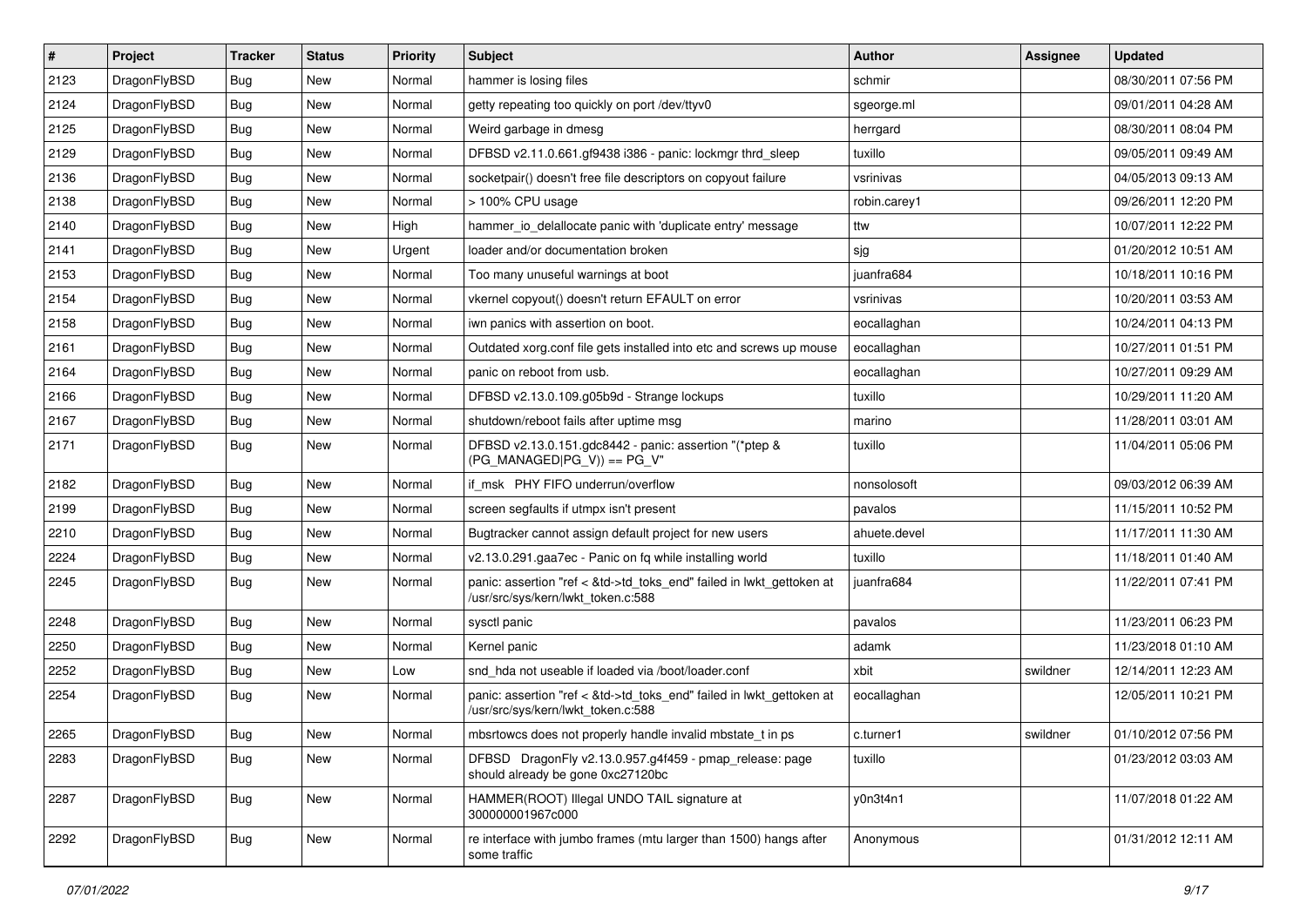| $\vert$ # | Project      | <b>Tracker</b> | <b>Status</b> | <b>Priority</b> | <b>Subject</b>                                                                         | <b>Author</b>     | <b>Assignee</b> | <b>Updated</b>      |
|-----------|--------------|----------------|---------------|-----------------|----------------------------------------------------------------------------------------|-------------------|-----------------|---------------------|
| 2297      | DragonFlyBSD | <b>Bug</b>     | <b>New</b>    | Normal          | strange NFS (client) error messages / problems                                         | Anonymous         |                 | 02/19/2012 02:59 PM |
| 2306      | DragonFlyBSD | <b>Bug</b>     | <b>New</b>    | Normal          | a crash starts the kernel debugger in text mode, but just reboots in X                 | phma              |                 | 02/11/2012 08:02 PM |
| 2308      | DragonFlyBSD | <b>Bug</b>     | <b>New</b>    | Normal          | System freeze when unloading snd hda                                                   | jaydg             |                 | 02/19/2012 07:15 AM |
| 2311      | DragonFlyBSD | Bug            | New           | Normal          | Xorg crash having something to do with drm                                             | phma              |                 | 02/22/2012 09:59 AM |
| 2316      | DragonFlyBSD | Bug            | <b>New</b>    | Normal          | Ungraceful invalid password handling for adding a new user in the<br>installer         | rune              |                 | 04/27/2012 11:23 PM |
| 2319      | DragonFlyBSD | Bug            | <b>New</b>    | Normal          | crypt/passwd forward compat                                                            | c.turner1         |                 | 02/28/2012 12:39 PM |
| 2324      | DragonFlyBSD | Bug            | New           | Normal          | natacotrol support > 2TB not working even after the ftigeot patch                      | zenny             |                 | 03/03/2012 01:00 AM |
| 2329      | DragonFlyBSD | <b>Bug</b>     | <b>New</b>    | Normal          | ibm x3550 & acpi                                                                       | ano               |                 | 06/03/2014 11:37 AM |
| 2331      | DragonFlyBSD | Bug            | New           | Normal          | reading mouse mode from unopen file descriptor hangs mouse<br>driver                   | phma              |                 | 03/14/2012 09:43 AM |
| 2369      | DragonFlyBSD | Bug            | New           | Normal          | panic: Bad link elm 0xffffffe07edf6068 next->prev != elm                               | jaydg             |                 | 08/15/2012 03:04 AM |
| 2370      | DragonFlyBSD | <b>Bug</b>     | <b>New</b>    | Normal          | panic: ffs_valloc: dup alloc                                                           | marino            | vsrinivas       | 02/01/2013 09:28 AM |
| 2371      | DragonFlyBSD | <b>Bug</b>     | New           | Normal          | Timezone problem with America/Sao_Paulo                                                | raitech           |                 | 05/17/2012 01:42 PM |
| 2387      | DragonFlyBSD | Bug            | <b>New</b>    | Normal          | hammer ignores -t during dedup                                                         | phma              |                 | 06/17/2012 12:30 PM |
| 2389      | DragonFlyBSD | <b>Bug</b>     | New           | Normal          | computer crashed while listing processes                                               | phma              |                 | 06/18/2012 02:49 PM |
| 2403      | DragonFlyBSD | <b>Bug</b>     | <b>New</b>    | Low             | newfs -E doesn't handle /dev/serno device names properly                               | ftigeot           |                 | 08/17/2012 05:07 AM |
| 2412      | DragonFlyBSD | Bug            | <b>New</b>    | Normal          | wlan0 fails to get address via dhclient                                                | nonsolosoft       |                 | 08/30/2012 05:55 AM |
| 2416      | DragonFlyBSD | Bug            | New           | Normal          | ".' entry can be removed on mounted nfs filesystem                                     | ftigeot           | tuxillo         | 06/03/2014 04:40 AM |
| 2421      | DragonFlyBSD | Bug            | <b>New</b>    | High            | Kernel panic: vm_fault: page 0xc0f70000 not busy!                                      | lentferj          |                 | 10/03/2012 08:16 AM |
| 2423      | DragonFlyBSD | <b>Bug</b>     | New           | Urgent          | After multiple panics/locks, hitting KKASSERT in<br>hammer_init_cursor                 | rumcic            |                 | 09/18/2012 02:28 AM |
| 2430      | DragonFlyBSD | <b>Bug</b>     | <b>New</b>    | Normal          | Alternate Password Hash method                                                         | robin.carey1      |                 | 10/07/2012 06:28 AM |
| 2434      | DragonFlyBSD | <b>Bug</b>     | New           | Normal          | BTX Halted - Boot fails on USB/GUI                                                     | lucmv             |                 | 10/17/2012 08:12 PM |
| 2436      | DragonFlyBSD | <b>Bug</b>     | New           | Normal          | panic: assertion "lp->lwp_qcpu == dd->cpuid" failed in<br>dfly_acquire_curproc         | thomas.nikolajsen |                 | 01/23/2013 11:07 AM |
| 2444      | DragonFlyBSD | <b>Bug</b>     | New           | Normal          | Crash during Hammer overnight cleanup                                                  | justin            |                 | 11/04/2012 07:58 AM |
| 2453      | DragonFlyBSD | Bug            | New           | Normal          | panic: assertion "gd->gd_spinlocks == $0$ " failed                                     | Johannes.Hofmann  |                 | 11/12/2012 12:54 PM |
| 2473      | DragonFlyBSD | <b>Bug</b>     | New           | Normal          | Kernel crash when trying to up the wpi0 device (Dfly<br>v3.3.0.758.g47388-DEVELOPMENT) | tomaz             |                 | 02/24/2014 08:50 AM |
| 2489      | DragonFlyBSD | <b>Bug</b>     | New           | Normal          | nmalloc doesn't cache VA for allocations > 8KB                                         | vsrinivas         |                 | 06/10/2014 05:51 AM |
| 2490      | DragonFlyBSD | <b>Bug</b>     | New           | Normal          | nmalloc should color addresses to avoid cache bank conflictsw                          | vsrinivas         |                 | 06/10/2014 05:51 AM |
| 2493      | DragonFlyBSD | <b>Bug</b>     | New           | Normal          | vidcontrol: invalid video mode name                                                    | Svarov            |                 | 01/24/2013 09:55 AM |
| 2495      | DragonFlyBSD | <b>Bug</b>     | New           | High            | DFBSD v3.3.0.960.g553fe7 - ocnt != 0" failed in<br>prop_object_release                 | tuxillo           |                 | 05/31/2022 04:08 PM |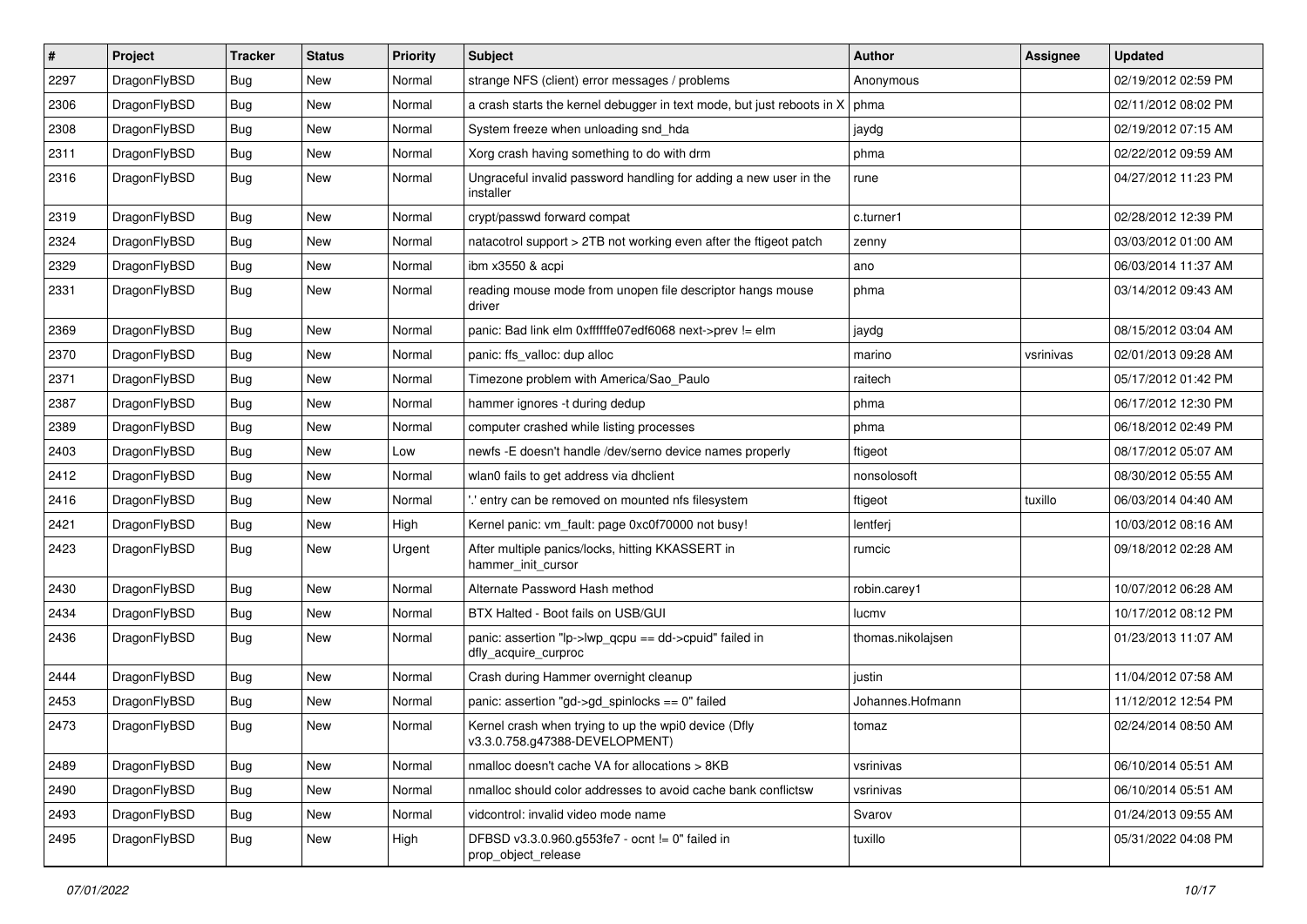| $\vert$ # | Project      | <b>Tracker</b> | <b>Status</b> | <b>Priority</b> | Subject                                                                                                                      | <b>Author</b>     | Assignee  | <b>Updated</b>      |
|-----------|--------------|----------------|---------------|-----------------|------------------------------------------------------------------------------------------------------------------------------|-------------------|-----------|---------------------|
| 2496      | DragonFlyBSD | <b>Bug</b>     | New           | Normal          | NTFS malloc limit exceeded                                                                                                   | plasmob           | tuxillo   | 02/19/2013 08:47 AM |
| 2498      | DragonFlyBSD | <b>Bug</b>     | New           | Normal          | DFBSD v3.2.2-RELEASE - LIST_FIRST(&bp->b_dep) == NULL"<br>failed in vfs_vmio_release                                         | tuxillo           |           | 05/31/2022 04:09 PM |
| 2509      | DragonFlyBSD | <b>Bug</b>     | <b>New</b>    | Normal          | Redefinition of DIRBLKSIZ in restore(8)                                                                                      | swildner          |           | 06/04/2022 04:40 AM |
| 2520      | DragonFlyBSD | <b>Bug</b>     | New           | Normal          | panic: assertion "IS_SERIALIZED((ifp->if_serializer))" failed in<br>if_default_serialize_assert at /usr/src/sys/net/if.c:437 | ano               |           | 03/09/2013 12:14 AM |
| 2526      | DragonFlyBSD | <b>Bug</b>     | New           | Normal          | hammer cleanup doesn't run on first day of DST                                                                               | pavalos           |           | 10/18/2016 05:28 PM |
| 2529      | DragonFlyBSD | <b>Bug</b>     | New           | Low             | Sundance network adapter is not detected and attached                                                                        | kworr             |           | 03/25/2013 02:29 AM |
| 2531      | DragonFlyBSD | <b>Bug</b>     | <b>New</b>    | Normal          | camcontrol fails to disable APM                                                                                              | m.lombardi85      |           | 03/23/2013 12:28 PM |
| 2535      | DragonFlyBSD | <b>Bug</b>     | New           | Normal          | Imap processes apparentlt blocked on disk I/O                                                                                | ftigeot           |           | 04/02/2013 09:31 AM |
| 2544      | DragonFlyBSD | <b>Bug</b>     | <b>New</b>    | Normal          | live DVD system boot (menu option 1) caused db> prompt on<br>PE1950                                                          | estrabd           |           | 05/11/2021 03:54 AM |
| 2547      | DragonFlyBSD | <b>Bug</b>     | <b>New</b>    | High            | crashed while doing a dry run of pkg rolling-replace                                                                         | phma              |           | 04/18/2013 10:40 PM |
| 2552      | DragonFlyBSD | <b>Bug</b>     | New           | Low             | hammer recovery should indicate progress                                                                                     | phma              |           | 05/03/2013 12:13 AM |
| 2557      | DragonFlyBSD | <b>Bug</b>     | <b>New</b>    | Normal          | stock 3.4.1 kernel halts during booting if dm and dm_target_crypt<br>are loaded and RAID controller is present               | phma              |           | 05/12/2013 10:38 PM |
| 2565      | DragonFlyBSD | <b>Bug</b>     | <b>New</b>    | Normal          | "ifconfig ix0 up" panic                                                                                                      | Itpig402a         |           | 06/03/2013 05:46 AM |
| 2568      | DragonFlyBSD | <b>Bug</b>     | New           | Normal          | <b>AHCI</b> panic                                                                                                            | josepht           |           | 06/07/2013 05:52 PM |
| 2569      | DragonFlyBSD | <b>Bug</b>     | <b>New</b>    | Normal          | ctime NFS                                                                                                                    | ferney            |           | 08/11/2013 04:35 AM |
| 2577      | DragonFlyBSD | <b>Bug</b>     | New           | Normal          | virtio-blk iops performance is cpu limited on high end devices                                                               | gjs278            | vsrinivas | 08/01/2013 02:28 PM |
| 2585      | DragonFlyBSD | <b>Bug</b>     | New           | Normal          | Dfly 3.4.3 on ESXi 5.1, HP Smart Array P410 passthrough<br>recognised, but not functioning                                   | yggdrasil         | swildner  | 05/09/2022 08:14 AM |
| 2586      | DragonFlyBSD | <b>Bug</b>     | New           | Normal          | pf: "modulate" state seems problematic                                                                                       | srussell          |           | 09/25/2013 07:36 PM |
| 2587      | DragonFlyBSD | <b>Bug</b>     | New           | Normal          | SATA DVD writer not detected by DragonFly                                                                                    | srussell          |           | 09/04/2020 08:55 AM |
| 2595      | DragonFlyBSD | <b>Bug</b>     | New           | Normal          | DragonFly 3.4.3 crashes on SUN Blade X6250 with Qlogic ISP 2432<br>FC card                                                   | Turvamies         |           | 10/07/2013 11:53 AM |
| 2598      | DragonFlyBSD | <b>Bug</b>     | <b>New</b>    | Normal          | i386 via USB Booting                                                                                                         | mbzadegan         |           | 10/21/2013 02:28 AM |
| 2604      | DragonFlyBSD | <b>Bug</b>     | New           | Normal          | dell laptop does not boot with LATEST                                                                                        | isenmann          |           | 11/20/2013 02:07 AM |
| 2609      | DragonFlyBSD | <b>Bug</b>     | New           | Normal          | master: panic: assertion<br>"LWKT_TOKEN_HELD_ANY(vm_object_token(object))" failed in<br>swp_pager_lookup                     | thomas.nikolajsen |           | 11/28/2013 11:36 AM |
| 2611      | DragonFlyBSD | <b>Bug</b>     | <b>New</b>    | Normal          | Change in IP address results in network not working                                                                          | phma              |           | 12/05/2013 07:55 PM |
| 2618      | DragonFlyBSD | <b>Bug</b>     | New           | Normal          | mouse problem on RELEASE-3_6_0                                                                                               | FilippoMo         |           | 12/20/2013 03:26 AM |
| 2619      | DragonFlyBSD | <b>Bug</b>     | New           | Normal          | DragonFly 3.6 can't be installed on a 6TB volume                                                                             | ftigeot           |           | 02/23/2014 11:55 PM |
| 2620      | DragonFlyBSD | Bug            | New           | Normal          | moused problem                                                                                                               | FilippoMo         |           | 12/20/2013 10:32 AM |
| 2621      | DragonFlyBSD | <b>Bug</b>     | New           | Normal          | core dump using cdrom                                                                                                        | nonsolosoft       |           | 12/27/2013 12:43 AM |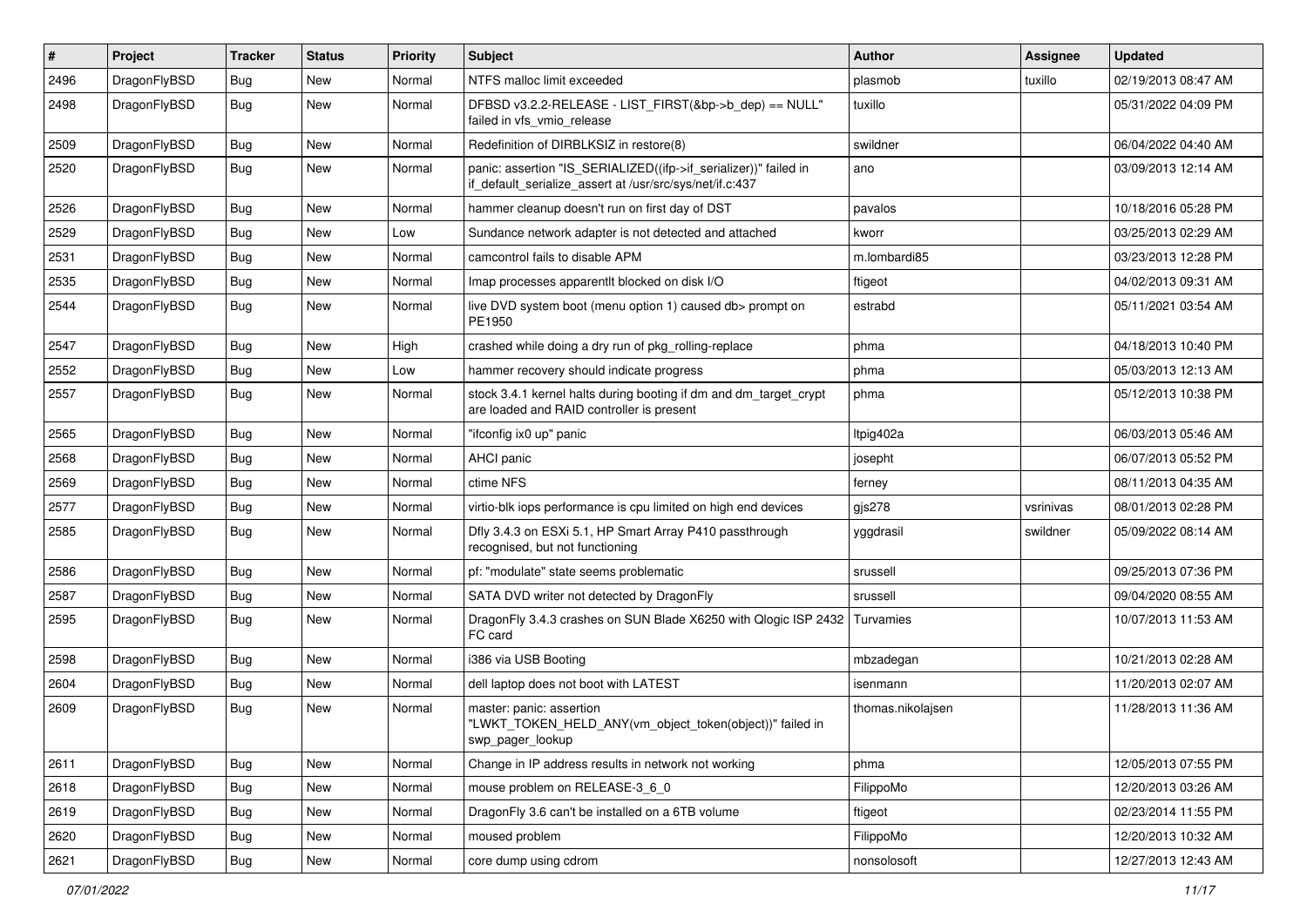| $\pmb{\#}$ | Project      | <b>Tracker</b> | <b>Status</b> | <b>Priority</b> | Subject                                                                                          | <b>Author</b> | Assignee | <b>Updated</b>      |
|------------|--------------|----------------|---------------|-----------------|--------------------------------------------------------------------------------------------------|---------------|----------|---------------------|
| 2622       | DragonFlyBSD | Bug            | New           | Normal          | VAIO FIT15E fn keys support                                                                      | nonsolosoft   |          | 12/31/2013 01:31 AM |
| 2626       | DragonFlyBSD | Bug            | New           | Normal          | iwn driver drops with error: "firmware error 'iwn_intr: fatal firmware<br>error"                 | rodyaj        |          | 01/09/2014 05:50 AM |
| 2629       | DragonFlyBSD | Bug            | <b>New</b>    | Normal          | Replace gcc44 with llvm34, clang34, and libc++                                                   | tuxillo       |          | 06/02/2014 02:30 PM |
| 2630       | DragonFlyBSD | Bug            | <b>New</b>    | Normal          | Bring in latest iconv fixes from FreeBSD10 as well as csmapper<br>updates                        | tuxillo       |          | 05/11/2021 03:54 AM |
| 2641       | DragonFlyBSD | Bug            | New           | Normal          | Panic when loading natapci as module                                                             | tuxillo       |          | 05/11/2021 03:54 AM |
| 2645       | DragonFlyBSD | Bug            | <b>New</b>    | Normal          | panic with dsched fq and ioprio                                                                  | jyoung15      |          | 02/20/2014 07:29 AM |
| 2647       | DragonFlyBSD | <b>Bug</b>     | New           | Normal          | HAMMER panic on 3.6.0                                                                            | tuxillo       |          | 05/11/2021 03:54 AM |
| 2652       | DragonFlyBSD | Bug            | New           | Normal          | 189a0ff3761b47  ix: Implement MSI-X support locks up Lenovo<br>S10 Intel Atom n270               | davshao       |          | 05/14/2014 01:55 AM |
| 2657       | DragonFlyBSD | Bug            | <b>New</b>    | High            | Needs acl to migrate our servers                                                                 | ferney        |          | 03/31/2014 11:37 AM |
| 2674       | DragonFlyBSD | Bug            | <b>New</b>    | Normal          | <b>GPT Support</b>                                                                               | ftigeot       |          | 12/28/2015 02:54 PM |
| 2675       | DragonFlyBSD | Bug            | New           | Low             | Ultimate N WiFi Link 5300 get iwn_intr: fatal firmware error on 5GHz                             | revuwa        |          | 05/11/2021 04:07 AM |
| 2680       | DragonFlyBSD | Bug            | <b>New</b>    | Low             | boot0cfg update makes box unbootable                                                             | herrgard      |          | 06/10/2014 06:02 AM |
| 2687       | DragonFlyBSD | Bug            | <b>New</b>    | Normal          | natacontrol software RAID in installer                                                           | csmelosky     |          | 06/22/2014 12:03 PM |
| 2688       | DragonFlyBSD | Bug            | New           | Normal          | 67613368bdda7 Fix wrong checks for U4B presence Asrock Z77M<br>difficulty detecting USB keyboard | davshao       |          | 06/28/2014 07:08 PM |
| 2708       | DragonFlyBSD | <b>Bug</b>     | <b>New</b>    | Normal          | unable to send TCP nor UDP on age(4) interface                                                   | dermiste      |          | 05/11/2021 03:54 AM |
| 2712       | DragonFlyBSD | Bug            | <b>New</b>    | Normal          | connect(2) returns EINVAL when retrying after ECONNREFUSED                                       | jorisgio      |          | 08/14/2014 05:31 PM |
| 2735       | DragonFlyBSD | Bug            | <b>New</b>    | Urgent          | iwn panics SYSSASSERT                                                                            | cnb           |          | 05/11/2021 03:55 AM |
| 2736       | DragonFlyBSD | <b>Bug</b>     | New           | High            | kernel panics on acpi timer probe function                                                       | cnb           |          | 05/11/2021 03:55 AM |
| 2738       | DragonFlyBSD | Bug            | New           | Normal          | Hammer: Strange behavior when trying to recover old version of<br>moved file                     | roland        |          | 11/20/2014 08:02 AM |
| 2746       | DragonFlyBSD | Bug            | <b>New</b>    | Normal          | some fraction of xterms started from the xmonad window manager<br>get killed with SIGALRM        | isenmann      | profmakx | 12/28/2014 02:51 AM |
| 2788       | DragonFlyBSD | <b>Bug</b>     | <b>New</b>    | Normal          | ioctl GSLICEINFO: Not working for vnode slice                                                    | mneumann      |          | 02/12/2015 07:49 AM |
| 2790       | DragonFlyBSD | Submit         | New           | Low             | filedesc softrefs increment code factoring                                                       | dclink        |          | 02/21/2015 04:00 AM |
| 2799       | DragonFlyBSD | <b>Bug</b>     | <b>New</b>    | Normal          | Fatal trap 12 caused by moused(8) -p /dev/cual0                                                  | opvalues      |          | 03/04/2015 11:01 PM |
| 2802       | DragonFlyBSD | Bug            | New           | Normal          | USB Wifi urtwn0 crash from cd boot                                                               | opvalues      |          | 03/10/2015 01:07 AM |
| 2803       | DragonFlyBSD | Bug            | New           | Normal          | HAMMER: Warning: UNDO area too small!                                                            | ftigeot       |          | 03/11/2015 03:42 PM |
| 2806       | DragonFlyBSD | Bug            | New           | Normal          | failed to configure a link-local address on ath0 (errno = 22)                                    | Chingyuan     |          | 05/25/2021 01:00 AM |
| 2808       | DragonFlyBSD | <b>Bug</b>     | New           | Normal          | X freeze by switching between X and VT - results in black screen                                 | lukesky333    |          | 05/11/2021 03:55 AM |
| 2809       | DragonFlyBSD | Bug            | New           | Normal          | hammer mirror-stream                                                                             | masu          |          | 04/10/2015 12:33 AM |
| 2812       | DragonFlyBSD | Bug            | New           | Normal          | Panic on Intel DE3815TYKHE                                                                       | tmorp         |          | 05/14/2015 03:14 PM |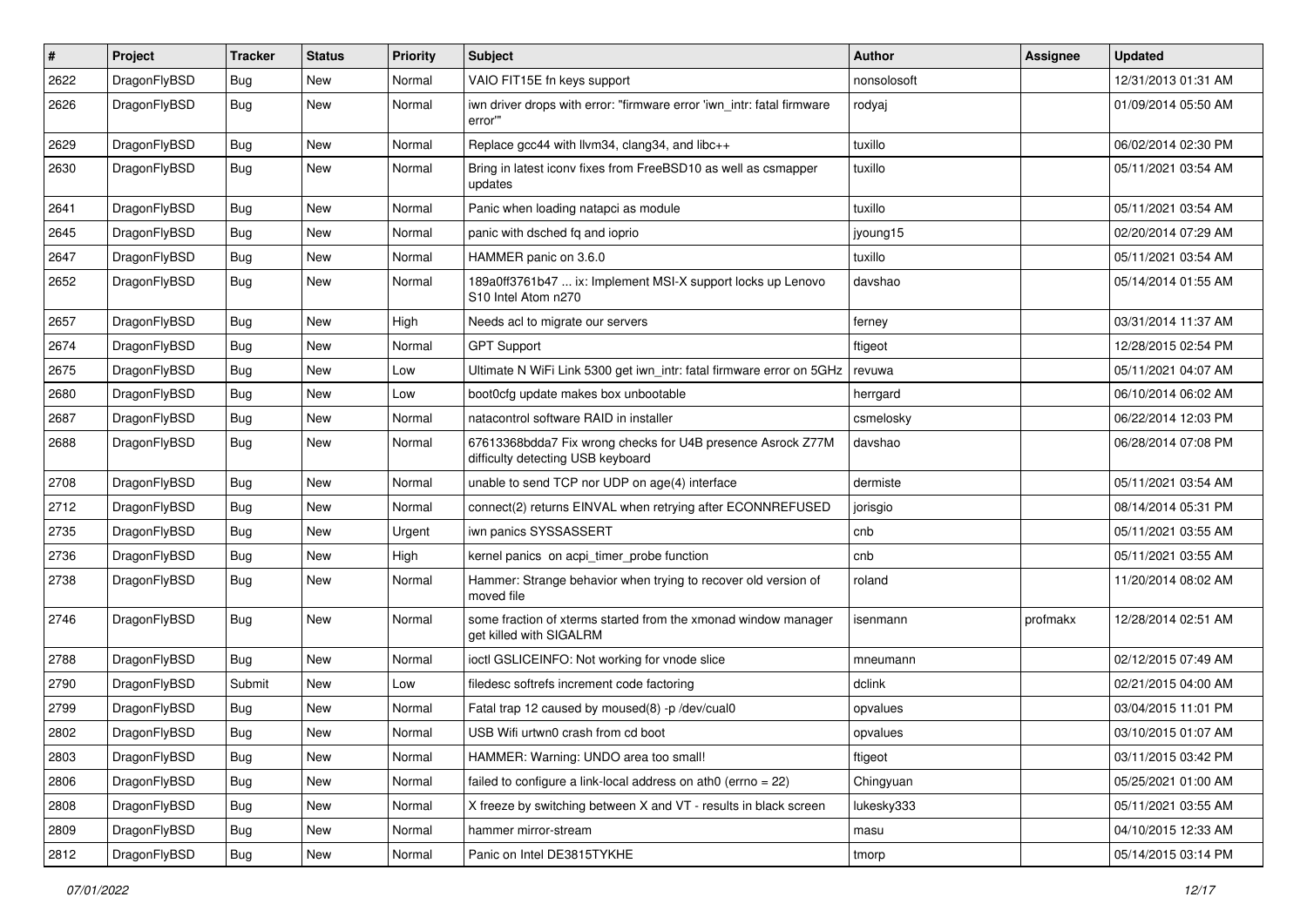| $\vert$ # | Project      | <b>Tracker</b> | <b>Status</b> | <b>Priority</b> | <b>Subject</b>                                                                                                                                           | <b>Author</b>    | Assignee  | <b>Updated</b>      |
|-----------|--------------|----------------|---------------|-----------------|----------------------------------------------------------------------------------------------------------------------------------------------------------|------------------|-----------|---------------------|
| 2816      | DragonFlyBSD | Bug            | <b>New</b>    | Normal          | A multitasking process being debugged can get stuck                                                                                                      | phma             |           | 05/19/2015 03:57 AM |
| 2820      | DragonFlyBSD | Bug            | <b>New</b>    | Normal          | TP-Link USB Wi-Fi adapter cannot be reattached to the system                                                                                             | shamaz           |           | 05/22/2015 09:45 PM |
| 2822      | DragonFlyBSD | Bug            | <b>New</b>    | Normal          | USB 3.0 stick throws "reading primary partition table: error<br>accessing offset 000[] for 152" error, while the stick works on any<br>other OS I tested | revuwa           | profmakx  | 06/29/2015 05:56 AM |
| 2825      | DragonFlyBSD | Bug            | <b>New</b>    | High            | 3x dhclient = hanging system (objcache exhausted)                                                                                                        | jaccovonb        | sepherosa | 05/11/2021 03:55 AM |
| 2828      | DragonFlyBSD | Bug            | <b>New</b>    | High            | On AMD APUs and Bulldozer CPUs, the machdep.cpu idle hit<br>sysctl should be 3 by default                                                                | vadaszi          | vadaszi   | 05/11/2021 04:07 AM |
| 2835      | DragonFlyBSD | Bug            | New           | Normal          | /usr/include/c++/5.0/bits/c++locale.h likes<br>POSIX_C_SOURCE>=200809                                                                                    | davshao          |           | 11/18/2015 03:40 AM |
| 2840      | DragonFlyBSD | <b>Bug</b>     | <b>New</b>    | Normal          | wrong voltage is reported                                                                                                                                | yellowrabbit2010 |           | 09/11/2015 06:09 PM |
| 2852      | DragonFlyBSD | <b>Bug</b>     | New           | Normal          | Hammer File System - hangs on undo during system boot / mount -<br>will not recover on DragonFlyBSD newer than 3.6.0                                     | abale            |           | 05/11/2021 04:07 AM |
| 2857      | DragonFlyBSD | <b>Bug</b>     | <b>New</b>    | Normal          | hammer stalls via bitcoin-qt                                                                                                                             | tkusumi          |           | 11/30/2015 06:52 AM |
| 2858      | DragonFlyBSD | Bug            | New           | Low             | Installer "Local or UTC" question should have "No" selected by<br>default.                                                                               | cgag             |           | 12/02/2015 01:18 PM |
| 2859      | DragonFlyBSD | Bug            | New           | Low             | Installer configuration menu always highlights "Select timezone", no<br>matter which step was last completed.                                            | cgag             |           | 12/02/2015 01:54 PM |
| 2863      | DragonFlyBSD | <b>Bug</b>     | <b>New</b>    | Normal          | HAMMER synch tid is zero                                                                                                                                 | shamaz           |           | 12/12/2015 11:24 PM |
| 2870      | DragonFlyBSD | <b>Bug</b>     | <b>New</b>    | High            | Broken text and icons when glamor acceleration is used                                                                                                   | 375gnu           | ftigeot   | 01/31/2016 12:13 AM |
| 2874      | DragonFlyBSD | <b>Bug</b>     | <b>New</b>    | Normal          | make world DESTDIR=/emptydir fails                                                                                                                       | pascii           |           | 12/25/2015 07:04 AM |
| 2877      | DragonFlyBSD | Bug            | <b>New</b>    | Low             | sed fails when working with UTF-8 locale and non-UTF symbols                                                                                             | arcade@b1t.name  |           | 12/30/2015 11:20 AM |
| 2878      | DragonFlyBSD | <b>Bug</b>     | <b>New</b>    | Low             | [fix] CCVER problem when using clang and cpu extensions<br>(intrinsics)                                                                                  | arcade@b1t.name  |           | 06/24/2016 04:25 AM |
| 2881      | DragonFlyBSD | Bug            | New           | Normal          | Pulseaudio hangs/resets system when starting X11                                                                                                         | mneumann         |           | 01/09/2016 03:08 AM |
| 2882      | DragonFlyBSD | Bug            | New           | Low             | bridge sends packets from individual interfaces                                                                                                          | arcade@b1t.name  |           | 01/09/2016 12:43 PM |
| 2886      | DragonFlyBSD | Bug            | New           | Normal          | dragonfly mail agent: sending a testmail causes high system load                                                                                         | worf             |           | 02/05/2016 05:53 AM |
| 2887      | DragonFlyBSD | Bug            | New           | Low             | Missing extattr_namespace_to_string and<br>extattr_string_to_namespace functions                                                                         | rubenk           |           | 02/06/2016 05:09 AM |
| 2890      | DragonFlyBSD | <b>Bug</b>     | <b>New</b>    | Normal          | not able to boot usb installer on Toshiba Chromebook 2                                                                                                   | johnnywhishbone  |           | 02/22/2016 03:42 AM |
| 2891      | DragonFlyBSD | <b>Bug</b>     | <b>New</b>    | Normal          | Kernel panic in IEEE802.11 related code                                                                                                                  | shamaz           |           | 05/29/2016 05:49 PM |
| 2892      | DragonFlyBSD | <b>Bug</b>     | <b>New</b>    | Normal          | swap_pager:indefinite wait bufferf error                                                                                                                 | <b>Ihmwzy</b>    |           | 02/21/2016 10:32 PM |
| 2898      | DragonFlyBSD | <b>Bug</b>     | <b>New</b>    | Normal          | <b>HAMMER</b> panic                                                                                                                                      | pavalos          |           | 11/03/2018 07:05 AM |
| 2915      | DragonFlyBSD | Bug            | New           | High            | Hammer mirror-copy problem                                                                                                                               | t dfbsd          |           | 08/25/2016 05:28 AM |
| 2917      | DragonFlyBSD | Bug            | New           | Normal          | da8: reading primary partition table: error accessing offset<br>000000000000 for 512                                                                     | liweitianux      |           | 05/11/2021 08:43 PM |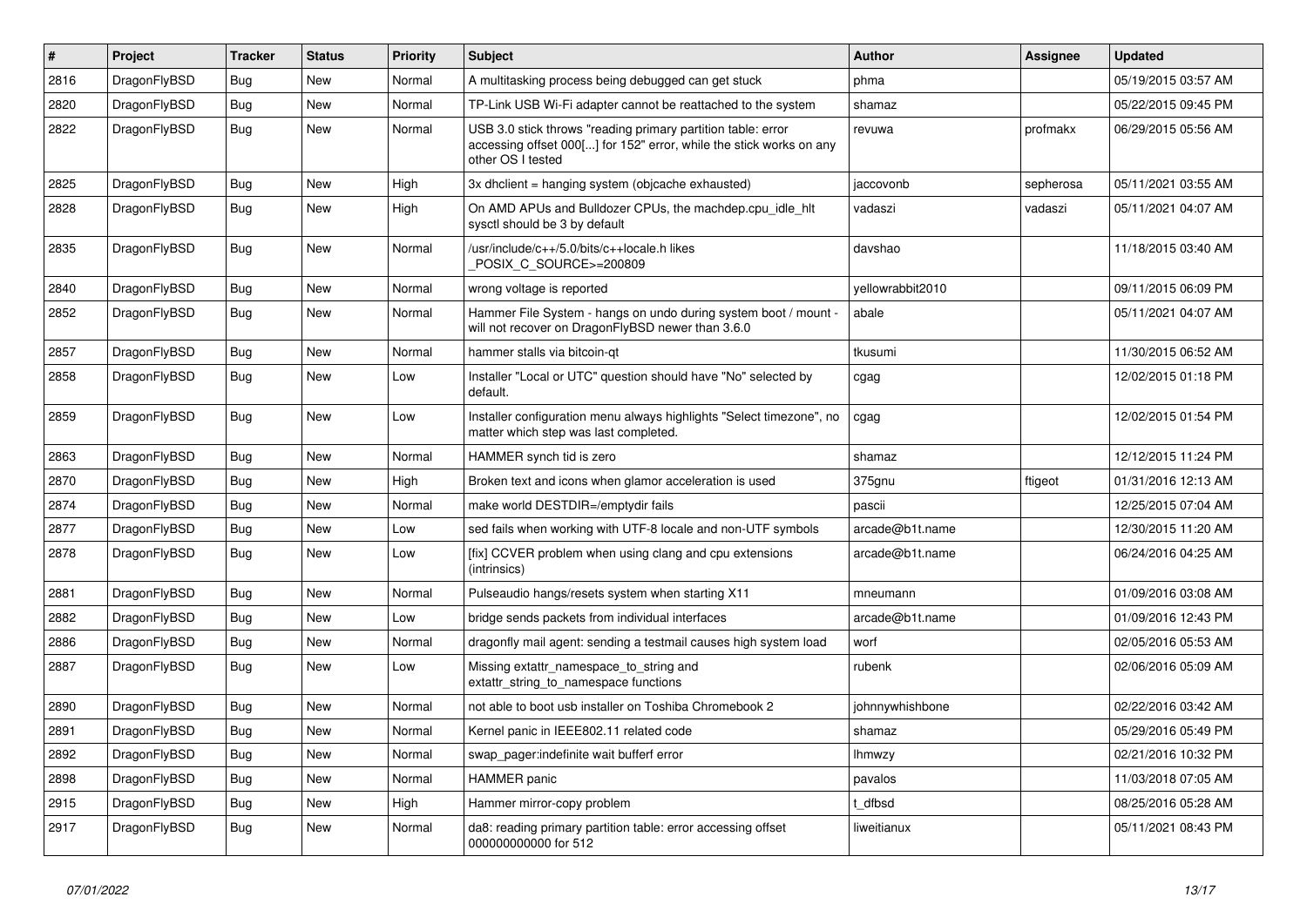| $\sharp$ | Project      | <b>Tracker</b> | <b>Status</b> | <b>Priority</b> | Subject                                                                                                 | <b>Author</b>          | Assignee | <b>Updated</b>      |
|----------|--------------|----------------|---------------|-----------------|---------------------------------------------------------------------------------------------------------|------------------------|----------|---------------------|
| 2921     | DragonFlyBSD | Submit         | <b>New</b>    | Normal          | Allow moused to accept userland mouse events                                                            | tautolog               |          | 05/11/2021 04:08 AM |
| 2924     | DragonFlyBSD | Bug            | New           | Normal          | cat -v fails to tag characters in extended table with M- prefix with<br>some locales                    | sevan                  |          | 07/11/2016 07:18 AM |
| 2930     | DragonFlyBSD | Bug            | <b>New</b>    | High            | 'objcache' causes panic during 'nfs_readdir'                                                            | tofergus               |          | 07/26/2016 01:09 PM |
| 2931     | DragonFlyBSD | Bug            | <b>New</b>    | Low             | 'gdb' of 'vkernel' unable to print backtrace                                                            | tofergus               |          | 07/26/2016 01:51 PM |
| 2933     | DragonFlyBSD | Submit         | New           | Normal          | Remove unix domain socket support from cat(1)                                                           | sevan                  |          | 08/01/2016 08:10 PM |
| 2936     | DragonFlyBSD | Bug            | <b>New</b>    | Normal          | loader.efi crashes while loading kernel                                                                 | spaceille              |          | 08/20/2016 06:17 AM |
| 2970     | DragonFlyBSD | Bug            | New           | Normal          | kernel 4.7: "Is -I" causes panic on UDF filesystem: "bgetvp -<br>overlapping buffer"                    | peeter                 |          | 12/21/2016 02:46 AM |
| 2972     | DragonFlyBSD | Bug            | <b>New</b>    | Normal          | ipfw3 "deny to me" does not work correctly                                                              | mneumann               |          | 12/27/2016 12:11 PM |
| 2994     | DragonFlyBSD | Bug            | <b>New</b>    | Normal          | Intermittent boot hangs after git: hammer - HAMMER Version 7                                            | davshao                |          | 03/30/2017 02:06 PM |
| 3006     | DragonFlyBSD | Bug            | New           | Normal          | boot Ocfg: panic in kern udev.c in function udev dict set cstr when<br>installing in VirtualBox         | MichiGreat             |          | 04/01/2017 02:22 PM |
| 3018     | DragonFlyBSD | <b>Bug</b>     | <b>New</b>    | Normal          | sys/bus/u4b/wlan/if run.c:5464]: (style) Redundant condition                                            | dcb                    |          | 04/11/2017 11:26 AM |
| 3022     | DragonFlyBSD | <b>Bug</b>     | <b>New</b>    | Normal          | sys/dev/netif/ath/ath/if ath.c:2142: strange bitmask?                                                   | dcb                    |          | 04/11/2017 11:49 AM |
| 3024     | DragonFlyBSD | <b>Bug</b>     | New           | Low             | sys/dev/netif/wi/if_wi.c:1090]: (style) Redundant condition                                             | dcb                    |          | 04/11/2017 11:56 AM |
| 3025     | DragonFlyBSD | <b>Bug</b>     | New           | Normal          | sys/dev/powermng/powernow/powernow.c:284: bad comparison?                                               | dcb                    |          | 09/23/2017 07:45 AM |
| 3029     | DragonFlyBSD | Bug            | <b>New</b>    | Normal          | Running DflyBSD 4.8 on FreeBSD bhyve as a guest                                                         | iron                   |          | 05/13/2022 04:33 AM |
| 3035     | DragonFlyBSD | <b>Bug</b>     | <b>New</b>    | Normal          | panic: assertion "cpu >= 0 && cpu < ncpus" failed in netisr_cpuport<br>at /usr/src/sys/net/netisr2.h:87 | masu                   |          | 05/11/2017 01:24 AM |
| 3036     | DragonFlyBSD | <b>Bug</b>     | <b>New</b>    | Normal          | panic in icmp_redirect_start() ASSERT_IN_NETISR(0)                                                      | tautolog               |          | 05/11/2017 07:27 PM |
| 3041     | DragonFlyBSD | Submit         | New           | Normal          | firmware: Remove embedding of multiple images in one module.                                            | Anonymous              |          | 12/25/2020 02:15 AM |
| 3047     | DragonFlyBSD | Bug            | <b>New</b>    | Normal          | HAMMER critical write error                                                                             | samuel                 |          | 06/19/2019 09:50 AM |
| 3049     | DragonFlyBSD | Bug            | New           | Normal          | panic DragonFly v4.8.1-RELEASE by mounting a malformed<br>msdosfs image [12.128]                        | open.source@ribose.com |          | 08/14/2017 02:53 AM |
| 3051     | DragonFlyBSD | Bug            | <b>New</b>    | Normal          | panic DragonFly v4.8.1-RELEASE by mounting a malformed NTFS<br>image [12.000]                           | open.source@ribose.com |          | 08/14/2017 03:20 AM |
| 3052     | DragonFlyBSD | Bug            | New           | Normal          | panic DragonFly v4.8.1-RELEASE by mounting a malformed NTFS<br>image [64.000]                           | open.source@ribose.com |          | 08/14/2017 03:22 AM |
| 3076     | DragonFlyBSD | Bug            | <b>New</b>    | Normal          | sys/dev/netif/ig hal/e1000 ich8lan.c:1594: sanity checking mixup?                                       | dcb                    |          | 10/11/2017 01:58 AM |
| 3101     | DragonFlyBSD | <b>Bug</b>     | New           | Low             | PFI CGI install not working in dragonflybsd 5.0.1 USB install                                           | bnegre82               |          | 05/11/2021 04:14 AM |
| 3107     | DragonFlyBSD | <b>Bug</b>     | New           | Low             | ACPI interrupt storm when loading i915 on Lenovo T460                                                   | oyvinht                |          | 07/15/2020 07:01 AM |
| 3110     | DragonFlyBSD | Bug            | New           | Normal          | crash with ipfw3 under load                                                                             | bnegre82               |          | 12/09/2017 06:22 AM |
| 3116     | DragonFlyBSD | Bug            | New           | Normal          | da0 detects on very big volume if to remove usb install stick and<br>reboot on Intel NUC5PPYH           | dpostolov              |          | 01/07/2018 09:40 PM |
| 3117     | DragonFlyBSD | <b>Bug</b>     | New           | Normal          | Problem with colours if "intel" video-driver used                                                       | dpostolov              |          | 01/07/2018 11:35 PM |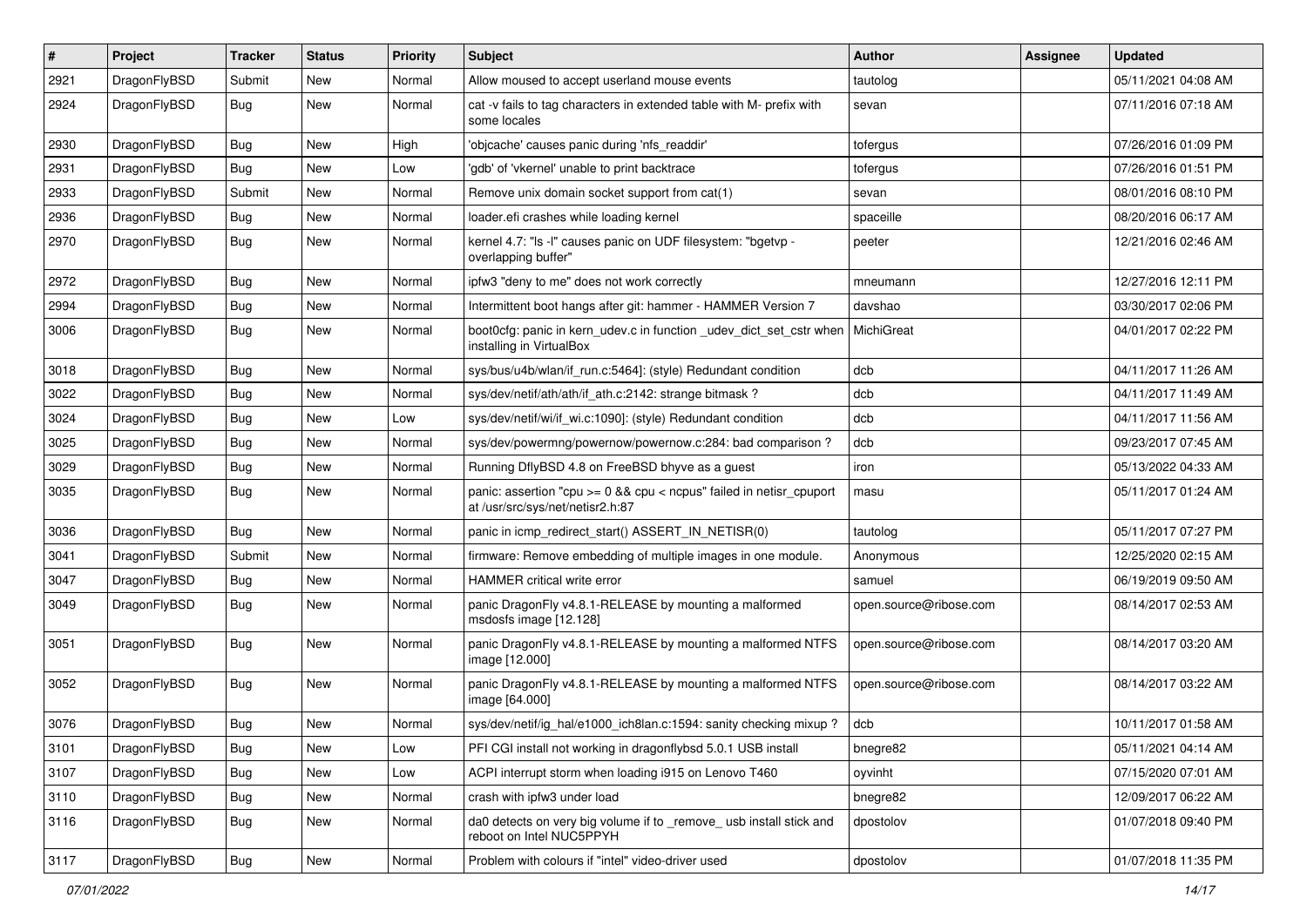| $\sharp$ | Project      | <b>Tracker</b> | <b>Status</b> | <b>Priority</b> | Subject                                                                                                                                                     | <b>Author</b>     | Assignee | <b>Updated</b>      |
|----------|--------------|----------------|---------------|-----------------|-------------------------------------------------------------------------------------------------------------------------------------------------------------|-------------------|----------|---------------------|
| 3120     | DragonFlyBSD | <b>Bug</b>     | New           | Normal          | Intel AC 8260 firmware does not load                                                                                                                        | Vintodrimmer      |          | 08/28/2018 03:30 AM |
| 3124     | DragonFlyBSD | <b>Bug</b>     | New           | High            | DragonFlyBSD 5.0.2 with Hammer2 with UEFI install doesn't boot                                                                                              | wiesl             |          | 06/18/2019 05:07 AM |
| 3129     | DragonFlyBSD | <b>Bug</b>     | <b>New</b>    | High            | Kernel panic with 5.2.0 on A2SDi-4C-HLN4F                                                                                                                   | stateless         |          | 04/24/2018 12:50 AM |
| 3132     | DragonFlyBSD | <b>Bug</b>     | New           | Low             | unifdef mined                                                                                                                                               | bcallah           |          | 04/26/2018 08:34 PM |
| 3134     | DragonFlyBSD | <b>Bug</b>     | <b>New</b>    | Normal          | RFC 3021 (/31 networks) appear to be unsupported                                                                                                            | jailbird          |          | 05/16/2018 11:03 PM |
| 3135     | DragonFlyBSD | Submit         | <b>New</b>    | Normal          | Add EVFILT_RECV and EVFILT_SEND                                                                                                                             | tautolog          |          | 05/25/2018 09:59 PM |
| 3139     | DragonFlyBSD | <b>Bug</b>     | <b>New</b>    | Normal          | USB Mouse Does Not Work in DragonflyBSD guest on VirtualBox                                                                                                 | chiguy1256        |          | 06/24/2018 10:14 PM |
| 3141     | DragonFlyBSD | <b>Bug</b>     | New           | Normal          | dhclient blocks boot process                                                                                                                                | rowo              |          | 12/16/2018 11:01 AM |
| 3142     | DragonFlyBSD | Submit         | <b>New</b>    | Normal          | lib/libdmsg: Unbreak using new API EVP CIPHER CTX new()                                                                                                     | tkusumi           |          | 07/08/2018 04:18 AM |
| 3143     | DragonFlyBSD | <b>Bug</b>     | <b>New</b>    | Normal          | assertion "0" failed in hammer2_inode_xop_chain_sync                                                                                                        | cbin              |          | 07/18/2018 12:50 PM |
| 3147     | DragonFlyBSD | Submit         | New           | Normal          | Enable headless installation                                                                                                                                | ddegroot          |          | 10/09/2018 01:25 PM |
| 3154     | DragonFlyBSD | Submit         | New           | Normal          | Update serial handling in bootloader                                                                                                                        | ddegroot          | dillon   | 11/06/2018 11:21 PM |
| 3157     | DragonFlyBSD | <b>Bug</b>     | New           | Normal          | TP-Link UE300 not working in 5.2-RELEASE                                                                                                                    | tuxillo           |          | 11/15/2018 02:08 PM |
| 3165     | DragonFlyBSD | <b>Bug</b>     | New           | Normal          | Looping at boot time                                                                                                                                        | gop               |          | 12/28/2018 01:04 PM |
| 3170     | DragonFlyBSD | <b>Bug</b>     | New           | Normal          | repeatable nfsd crash                                                                                                                                       | tse               |          | 06/11/2020 05:52 AM |
| 3184     | DragonFlyBSD | <b>Bug</b>     | New           | Normal          | tsleep(9) return value when PCATCH specified                                                                                                                | tkusumi           |          | 04/03/2019 06:49 AM |
| 3189     | DragonFlyBSD | <b>Bug</b>     | <b>New</b>    | Normal          | Allow DragonFly Mail Agent to accept an alternate config via<br>command line switch                                                                         | iang              |          | 08/16/2021 12:42 AM |
| 3194     | DragonFlyBSD | <b>Bug</b>     | New           | High            | Hammer kernel crash on mirror-stream of PFS after upgrade<br>(assertion "cursor->flags &<br>HAMMER_CURSOR_ITERATE_CHECK" failed in<br>hammer_btree_iterate) | Anonymous         |          | 06/29/2019 01:32 PM |
| 3196     | DragonFlyBSD | <b>Bug</b>     | <b>New</b>    | Normal          | test issue after redmine upgrade (2)                                                                                                                        | tuxillo           |          | 07/05/2019 04:33 AM |
| 3197     | DragonFlyBSD | <b>Bug</b>     | New           | Normal          | DragonFly upgrades                                                                                                                                          | tse               |          | 04/18/2020 04:18 PM |
| 3199     | DragonFlyBSD | <b>Bug</b>     | New           | Normal          | PFS label not found panic                                                                                                                                   | tse               |          | 08/21/2019 03:51 AM |
| 3201     | DragonFlyBSD | Submit         | <b>New</b>    | Normal          | Fixes make search display                                                                                                                                   | htse              |          | 08/20/2021 04:02 PM |
| 3206     | DragonFlyBSD | Submit         | New           | Normal          | update psm/kbd to FreeBSD 12.0 code                                                                                                                         | htse              |          | 10/05/2019 03:49 PM |
| 3208     | DragonFlyBSD | <b>Bug</b>     | <b>New</b>    | Normal          | Crash related to nfsd                                                                                                                                       | tse               |          | 06/11/2020 05:52 AM |
| 3209     | DragonFlyBSD | <b>Bug</b>     | New           | Normal          | svc has some minor bugs                                                                                                                                     | arcade@b1t.name   |          | 10/24/2019 09:08 AM |
| 3215     | DragonFlyBSD | <b>Bug</b>     | New           | Normal          | Hang in tcdrain(3) after write(3)                                                                                                                           | noloader          |          | 11/25/2019 03:08 PM |
| 3217     | DragonFlyBSD | <b>Bug</b>     | <b>New</b>    | Normal          | rescue tools: make install fails if rescue folder doesn't exist                                                                                             | t_dfbsd           |          | 11/27/2019 08:16 PM |
| 3218     | DragonFlyBSD | <b>Bug</b>     | New           | Normal          | Kernel panics are not sent to comconsole when booted over EFI                                                                                               | mqudsi            |          | 12/02/2019 08:52 PM |
| 3219     | DragonFlyBSD | <b>Bug</b>     | New           | Normal          | x11/xorg port can not be build                                                                                                                              | <b>UlasSAYGIN</b> |          | 03/31/2020 08:57 AM |
| 3222     | DragonFlyBSD | <b>Bug</b>     | New           | Normal          | gcc - undefined reference to '__atomic_load' (missing libatomic?)                                                                                           | mneumann          |          | 02/08/2020 02:45 AM |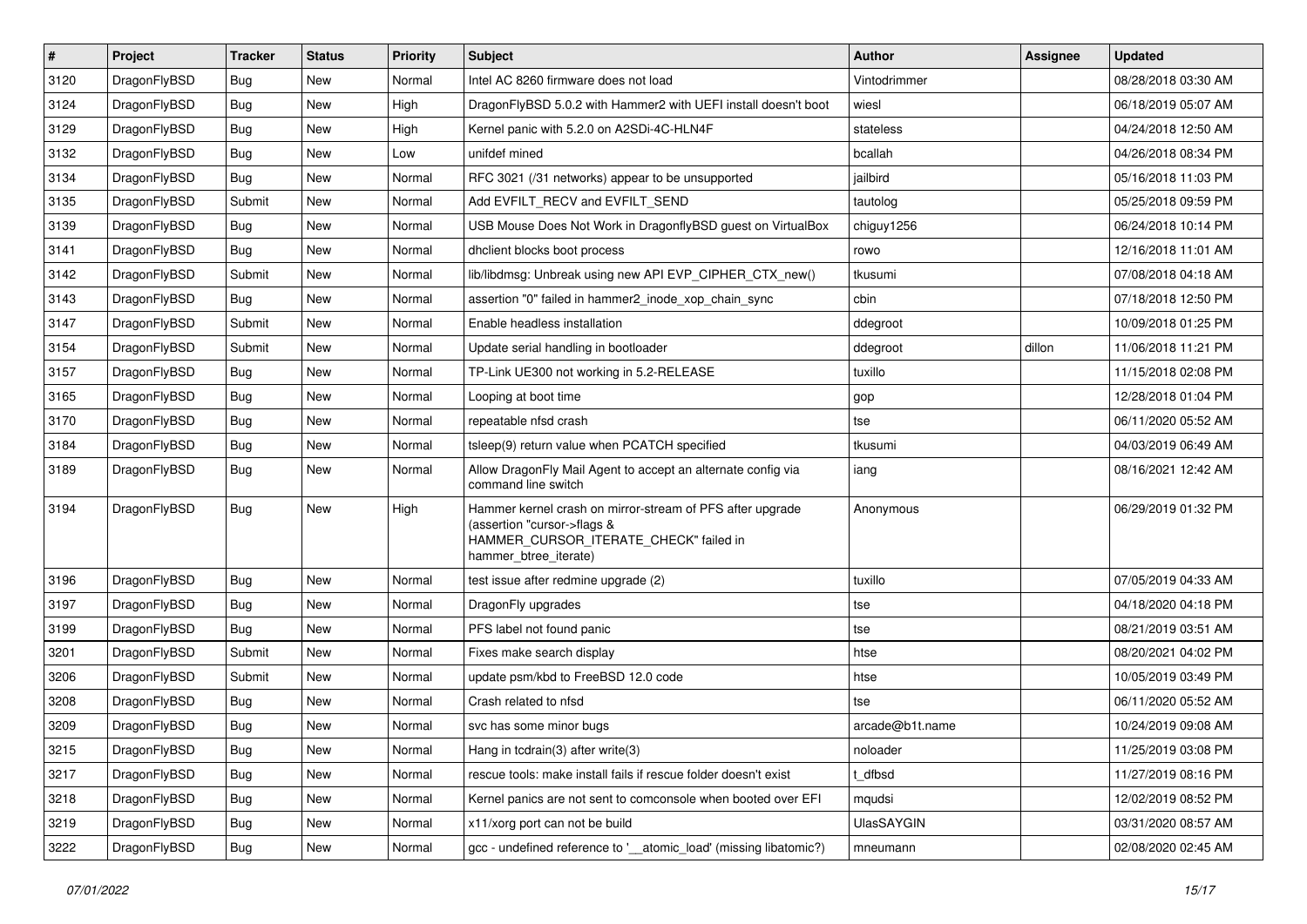| $\vert$ # | Project      | <b>Tracker</b> | <b>Status</b> | <b>Priority</b> | Subject                                                                                                   | Author            | Assignee | <b>Updated</b>      |
|-----------|--------------|----------------|---------------|-----------------|-----------------------------------------------------------------------------------------------------------|-------------------|----------|---------------------|
| 3224      | DragonFlyBSD | Bug            | New           | Normal          | Kernel panic when trying to ping6                                                                         | zhtw              |          | 03/08/2020 08:55 AM |
| 3225      | DragonFlyBSD | Bug            | <b>New</b>    | Normal          | nfsd freeze when using gemu                                                                               | tse               |          | 03/17/2020 11:52 AM |
| 3226      | DragonFlyBSD | <b>Bug</b>     | New           | Normal          | Xorg freezes in vm: thread stuck in "objtrm1"                                                             | peeter            |          | 04/08/2020 02:10 AM |
| 3227      | DragonFlyBSD | Submit         | New           | Normal          | Add HAMMER2 instructions in the installation medium README                                                | daftaupe          |          | 03/26/2020 03:34 PM |
| 3228      | DragonFlyBSD | <b>Bug</b>     | New           | Low             | pfi_kif_unref: state refcount <= 0 in dmesg                                                               | justin            |          | 03/05/2021 06:39 AM |
| 3231      | DragonFlyBSD | Bug            | New           | Normal          | wifi drops on 5.8                                                                                         | tse               |          | 04/06/2020 05:08 AM |
| 3235      | DragonFlyBSD | Bug            | <b>New</b>    | Normal          | Kernel panic in devfs vnops.c                                                                             | mneumann          |          | 04/28/2020 07:00 AM |
| 3238      | DragonFlyBSD | <b>Bug</b>     | New           | Normal          | race conditions when printing from vkernel console                                                        | piecuch           |          | 05/19/2020 02:50 PM |
| 3239      | DragonFlyBSD | Bug            | <b>New</b>    | Normal          | unable to SIGKILL glitched emacs                                                                          | piecuch           |          | 05/26/2020 03:30 AM |
| 3240      | DragonFlyBSD | Bug            | New           | High            | compile error because of openssl with /usr/dports/security/rhash for<br>mysql 8 install                   | <b>UlasSAYGIN</b> |          | 06/04/2020 08:05 AM |
| 3243      | DragonFlyBSD | Bug            | <b>New</b>    | Normal          | SMART status not reported properly for SSD disks                                                          | daftaupe          |          | 09/09/2020 11:03 PM |
| 3245      | DragonFlyBSD | <b>Bug</b>     | New           | Normal          | panic: free: guard1x fail, i915 load from loader.conf                                                     | polachok          |          | 08/21/2020 10:36 AM |
| 3246      | DragonFlyBSD | Bug            | New           | Normal          | HAMMER2 unable to handle ENOSPC properly                                                                  | tkusumi           |          | 09/04/2020 11:11 AM |
| 3247      | DragonFlyBSD | <b>Bug</b>     | <b>New</b>    | Normal          | Kernel panic doing nothing much                                                                           | phma              |          | 09/12/2020 11:40 PM |
| 3249      | DragonFlyBSD | <b>Bug</b>     | New           | Normal          | HAMMER2 fsync(2) not working properly                                                                     | tkusumi           |          | 09/21/2020 07:07 AM |
| 3252      | DragonFlyBSD | Bug            | New           | Normal          | tcsetattr/tcgetattr set errno incorrectly on non-TTY                                                      | tonyc             |          | 10/26/2020 09:34 PM |
| 3266      | DragonFlyBSD | Bug            | New           | High            | Filesystems broken due to "KKASSERT(count &<br>TOK_COUNTMASK);"                                           | tkusumi           |          | 03/15/2021 01:21 PM |
| 3276      | DragonFlyBSD | Submit         | <b>New</b>    | Normal          | Add option controlling whether gpt expand expands the last partition<br>(needs testing)                   | falsifian         |          | 07/10/2021 03:35 AM |
| 3278      | DragonFlyBSD | Bug            | New           | Normal          | Second screen image is distorted                                                                          | arcade@b1t.name   |          | 07/10/2021 03:36 AM |
| 3280      | DragonFlyBSD | <b>Bug</b>     | <b>New</b>    | Normal          | KMS console and i915(4) not working in 6.0                                                                | cmusser           |          | 07/10/2021 03:35 AM |
| 3281      | DragonFlyBSD | <b>Bug</b>     | New           | Normal          | Crash after leaving unattended for a while                                                                | bhaible           |          | 07/10/2021 03:32 AM |
| 3282      | DragonFlyBSD | Bug            | <b>New</b>    | Normal          | unexpected errno value from fopen()                                                                       | bhaible           |          | 07/10/2021 03:34 AM |
| 3283      | DragonFlyBSD | Bug            | New           | Normal          | mknodat() cannot create FIFOs                                                                             | bhaible           |          | 07/10/2021 03:34 AM |
| 3284      | DragonFlyBSD | <b>Bug</b>     | New           | Normal          | Wrong towlower() result for U+038A                                                                        | bhaible           |          | 07/10/2021 03:34 AM |
| 3298      | DragonFlyBSD | <b>Bug</b>     | <b>New</b>    | Normal          | Running "w" and having logged in via XDM through VNC, "w" prints<br>an extra error message                | piecuch           |          | 10/25/2021 09:16 AM |
| 3300      | DragonFlyBSD | <b>Bug</b>     | New           | Normal          | Running Xvnc from TigerVNC package through the INETD daemon<br>in TCP WAIT mode fails hard                | adrian            |          | 01/08/2022 04:25 AM |
| 3301      | DragonFlyBSD | <b>Bug</b>     | New           | Normal          | Gkrellm from the packages is not showing logged in users in main<br>window, logged in users always $== 0$ | adrian            |          | 01/08/2022 04:24 AM |
| 3302      | DragonFlyBSD | <b>Bug</b>     | New           | Normal          | Will not boot on System76 Lemur Pro (lemp10)                                                              | piecuch           |          | 11/03/2021 10:21 AM |
| 3311      | DragonFlyBSD | Bug            | New           | Low             | TrueCrypt support may cause kernel crash                                                                  | arcade@b1t.name   |          | 04/29/2022 06:19 AM |